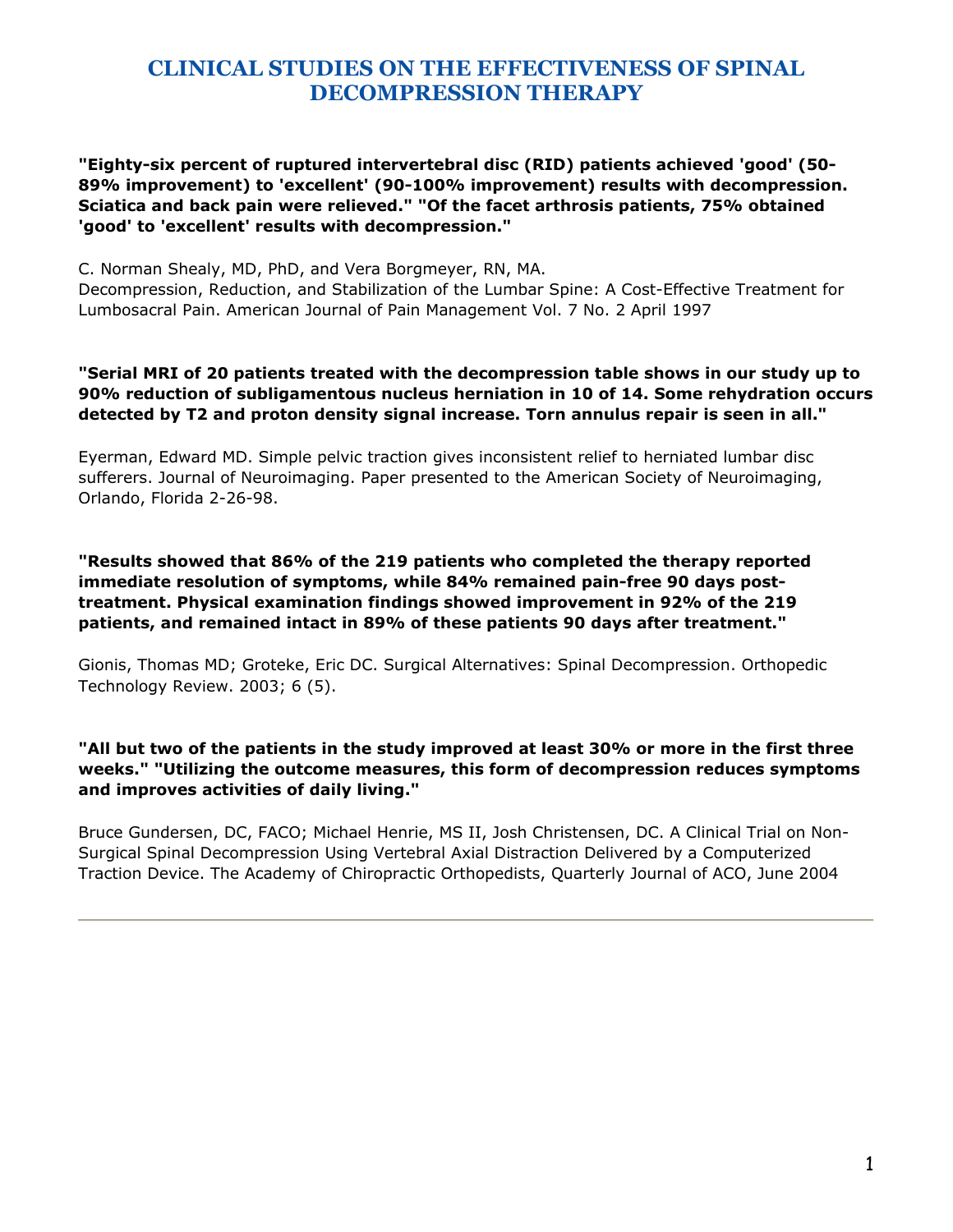#### **American Journal of Pain Management Vol. 7 No. 2 April 1997 Emerging Technologies: Preliminary Findings**

## **DECOMPRESSION, REDUCTION, AND STABILIZATION OF THE LUMBAR SPINE: A COST-EFFECTIVE TREATMENT FOR LUMBOSACRAL PAIN**

#### **C. Norman Shealy, MD, PhD, and Vera Borgmeyer, RN, MA**

C. Norman Shealy MD, PhD, is Director of The Shealy Institute for Comprehensive Health Care and Clinical Research and Professor Of Psychology at the Forest Institute of Professional Psychology. Vera Borgmeyer is Research Coordinator at the Shealy Institute for Comprehensive Health Care and Clinical Research. Address reprint requests to: Dr. C. Norman Shealy, The Shealy Institute for Comprehensive Health Care and Clinical Research, 1328 East Evergreen Street, Springfield, MO 65803.

## **Introduction**

Pain in the lumbosacral spine is the most common of all pain complaints. It causes loss of work and is the single most common cause of disability in persons under 45 years of age (1). Back pain is the most dollar-costly industrial problem (2). Pain clinics originated over 30 years ago, in large part, because of the numbers of chronic back pain patients. Interestingly, despite patients' reporting good results using "upside-down gravity boots," and commenting on how good stretching made them feel, traction as a primary treatment has been overlooked while very expensive and invasive treatments have dominated the management of low back pain. Managed care is now recognizing the lack of sufficient benefit-cost ratio associated with these ineffective treatments to stop the continued need for pain-mitigating services. We felt that by improving the "traction-like" method, pain relief would be achieved quickly and less costly.

Although pelvic traction has been used to treat patients with low back pain for hundreds of years, most neurosurgeons and orthopedists have not been enthusiastic about it secondary to concerns over inconsistent results and cumbersome equipment. Indeed, simple traction itself has not been highly effective, therefore, almost no pain clinics even include traction as part of their approach. A few authors, however, have reported varying techniques which widen disc spaces, decompress the discs, unload the vertebrae, reduce disc protrusion, reduce muscle spasm, separate vertebrae, and/or lengthen and stabilize the spine (3-12).

Over the past 25 years, we have treated thousands of chronic back pain patients who have not responded to conventional therapy. Our most successful approach has required treatment for 10-15 days, 8 hours a day, involving physicians, physical therapists, nurses, psychologists, transcutaneous electrical nerve stimulator (TENS) specialists, and massage therapists in a multidisciplinary approach which has resulted in 70% of these patients improving 50-100%. Our program has been recognized as one of the most cost-effective pain programs in the US (I 3). The average cost of the successful pain treatment has been cited as less than half the national average (13).

Our protocol combined traditional, labor-intensive physical therapy techniques to produce mobilization of the spinal segments. This, combined with stabilization, helped promote healing. In addition we used biofeedback, TENS, and education to reinforce the healing processes. We wanted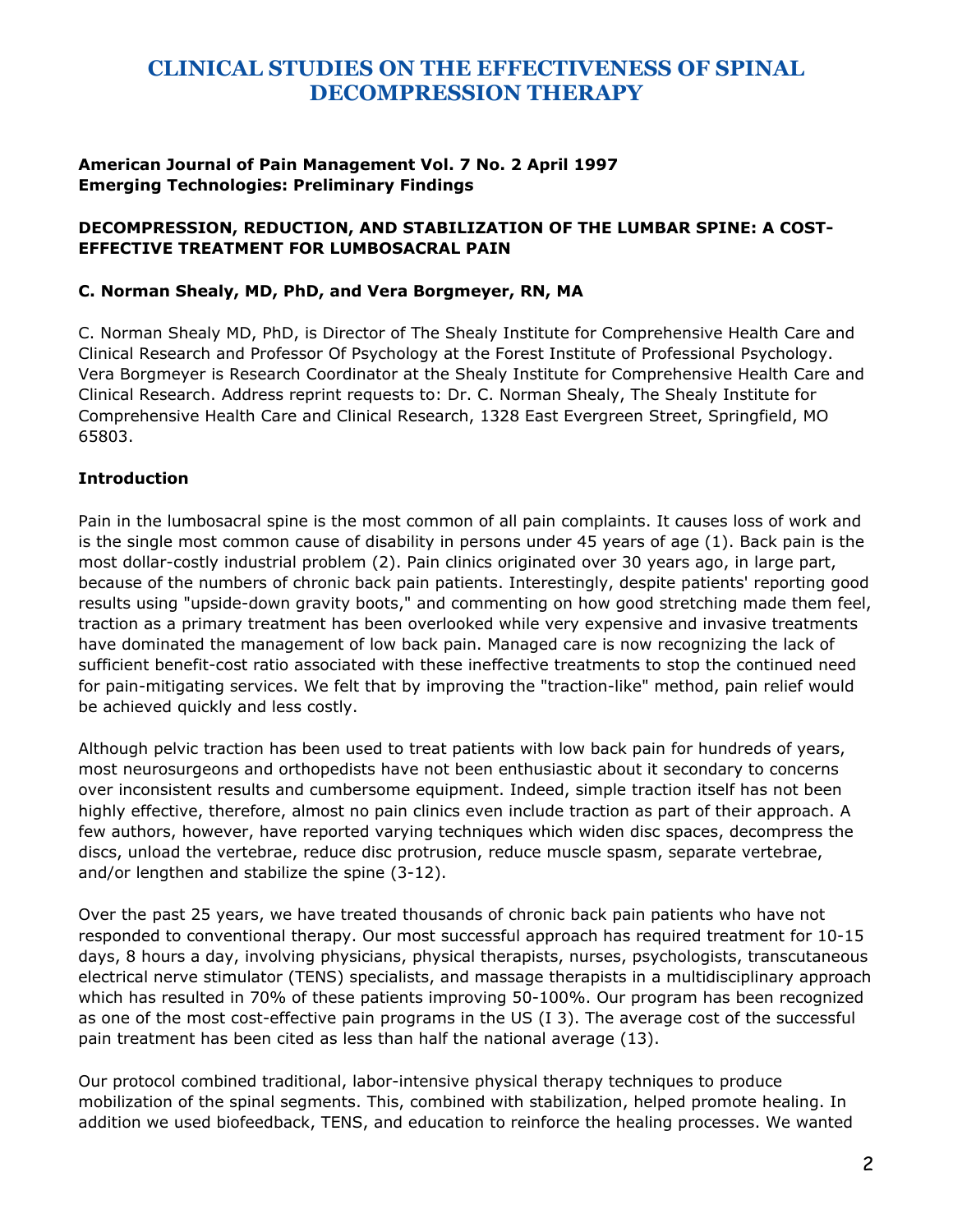to produce a simpler and more cost-effective protocol that could be consistently reproduced. The biofeedback and education could be easily replicated. The problem was producing spinal mobilization to the degree that we could decompress a herniated nucleus and relieve pain. Stabilization would come after pain relief.

The DRS System was developed specifically to mobilize and distract isolated lumbar segments. Using a specific combination of lumbar positioning and varying the degree and intensity of force, we produced distraction and decompression. With fluoroscopy, we documented a 7-mm distraction at 30 degrees to L5 with several patients. In fact, we observed distraction at different spinal levels by altering the position and degree of force.

We set out to evaluate the DRS system with outpatient protocols compared to traditional therapy for both ruptured lumbar discs and chronic facet arthroses.

Subjects. Thirty-nine patients were enrolled in this study. There were 27 men and 12 women, ranging in age from 31 to 63. Twenty-three had ruptured discs diagnosed by MRI. Of these, all but four had significant sciatic radiation, with mild to moderate L5 or S1 hyperalgesic. All had symptoms of less than one year.

The facet arthrosis patients also underwent MRI evaluations to rule-out ruptured discs or other major pathologies. They had experienced back pain from one to 20 years. Six had mild to moderate sciatic pain with significant limitations of mobility.

## **Methodology**

Patients were blinded to treatment and were randomly assigned to traction or decompression tables. Traction patients were treated on a standard mechanical traction table with application of traction weights averaging one-half body weight plus 10 pounds, with traction applied 60-seconds-on and 60-seconds off, for 30 minutes daily for 20 treatments. Following the traction, Polar Powder ice packs and electric stimulation were applied to the back for 30 minutes to relieve swelling and spasm, and patients were then instructed in use of a standard TENS use to be employed at home continuously when not sleeping. After two weeks, the patients received a total of three sessions with an exercise specialist for instruction in and supervision of a limbering/strengthening exercise program. They were re-evaluated at five to eight weeks after entering the program.

Decompression patients received treatment on the DRS System, designed to accomplish optimal decompression of the lumbar spine. Using the same 30 minute treatment interval, the patients were given the same force of one-half the body weight plus 10, but the degree of application was altered by up to 30 degrees. The effect was to produce a direct distraction at the spinal segment with minimal discomfort to the patient.

Eighty-six percent of ruptured intervertebral disc (RID) patients achieved "good" (50-89% improvement) to "excellent" (90-100% improvement) results with decompression. Sciatica and back pain were relieved. Only 55% of the RID patients achieved "good" improvement with traction, and none excellent."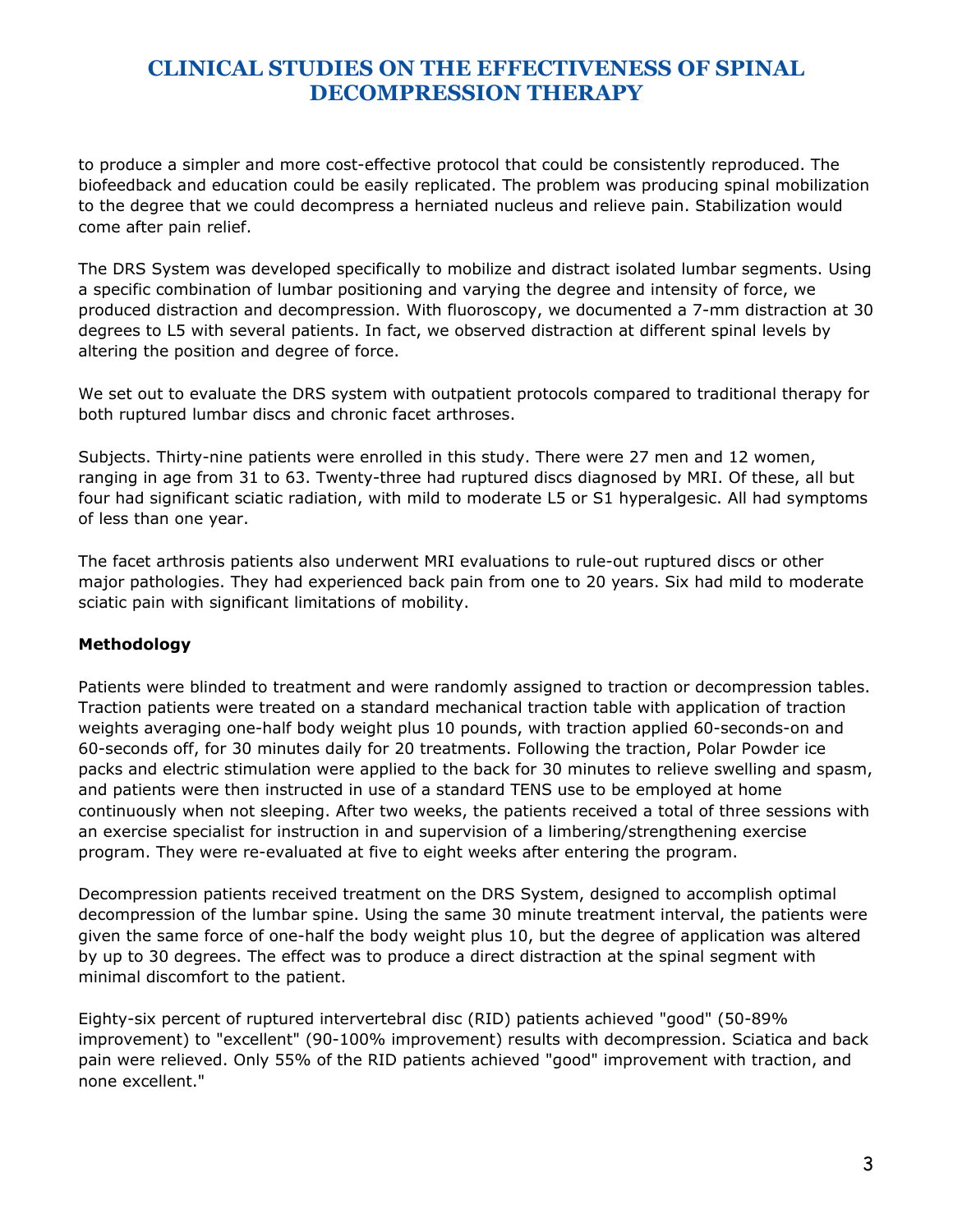Of the facet arthrosis patients, 75% obtained "good" to excellent" results with decompression. Only 50% of these patients achieved "good" to "excellent" results with traction.

|  |  |  |  | Table 1. Patient assessment of pain relief secondary to decompression and to traction. |  |
|--|--|--|--|----------------------------------------------------------------------------------------|--|
|  |  |  |  |                                                                                        |  |

| <b>Method</b> | Rating            | <b>RID</b>   | Facet<br>arthrosis |
|---------------|-------------------|--------------|--------------------|
| Decompression | excellent 7 (50%) |              | 2 (25%)            |
|               |                   | good 5 (36%) | 4 (50%)            |
|               |                   | poor 2 (14%) | 2 (25%)            |
| Traction      | excellent         | n            | 2 (25%)            |
|               |                   | good 5 (55%) | 2 (25%)            |
|               |                   | poor 4 (45%) | 4 (50%)            |

Excellent = 90 - 100% improved

 $Good = 50 - 89%$  improved

Poor  $=$  < 50% improved

## **Discussion**

Since both traction and decompression patients received similar treatment (except for the differences in the traction table versus the decompression table) with similar weights, ice packs, and TENS, the results are quite enlightening. The decompression system is encouraging and supports the considerable evidence reported by other investigators stating that decompression, reduction, and stabilization of the lumbar spine relieves back pain. The computerized DRS System appears to produce consistent, reproducible, and measurable non-surgical decompression, demonstrated by radiology.

Of equal importance, the professional staff facilities required, as well as the time and cost, are all significantly reduced. Since the more complex treatment program of the last 25 years has already been shown to cost 60% less than the average pain clinic, the cost of this simpler and more integrated treatment program should be 80% less than that of most pain clinics-a most attractive solution to the most costly pain problem in the US. In addition, patients follow a 30-day protocol that produces pain relief yet allows them to continue daily activities and not lose workdays.

#### **Summary**

We have compared the pain-relieving results of traditional mechanical traction (14 patients) with a more sophisticated device which decompresses the lumbar spine, unloading of the facets (25 patients). The decompression system gave "good" to "excellent" relief in 86% of patients with RID and 75 % of those with facet arthroses. The traction yielded no "excellent" results in RID and only 50% "good" to "excellent" results in those with facet arthroses. These results are preliminary in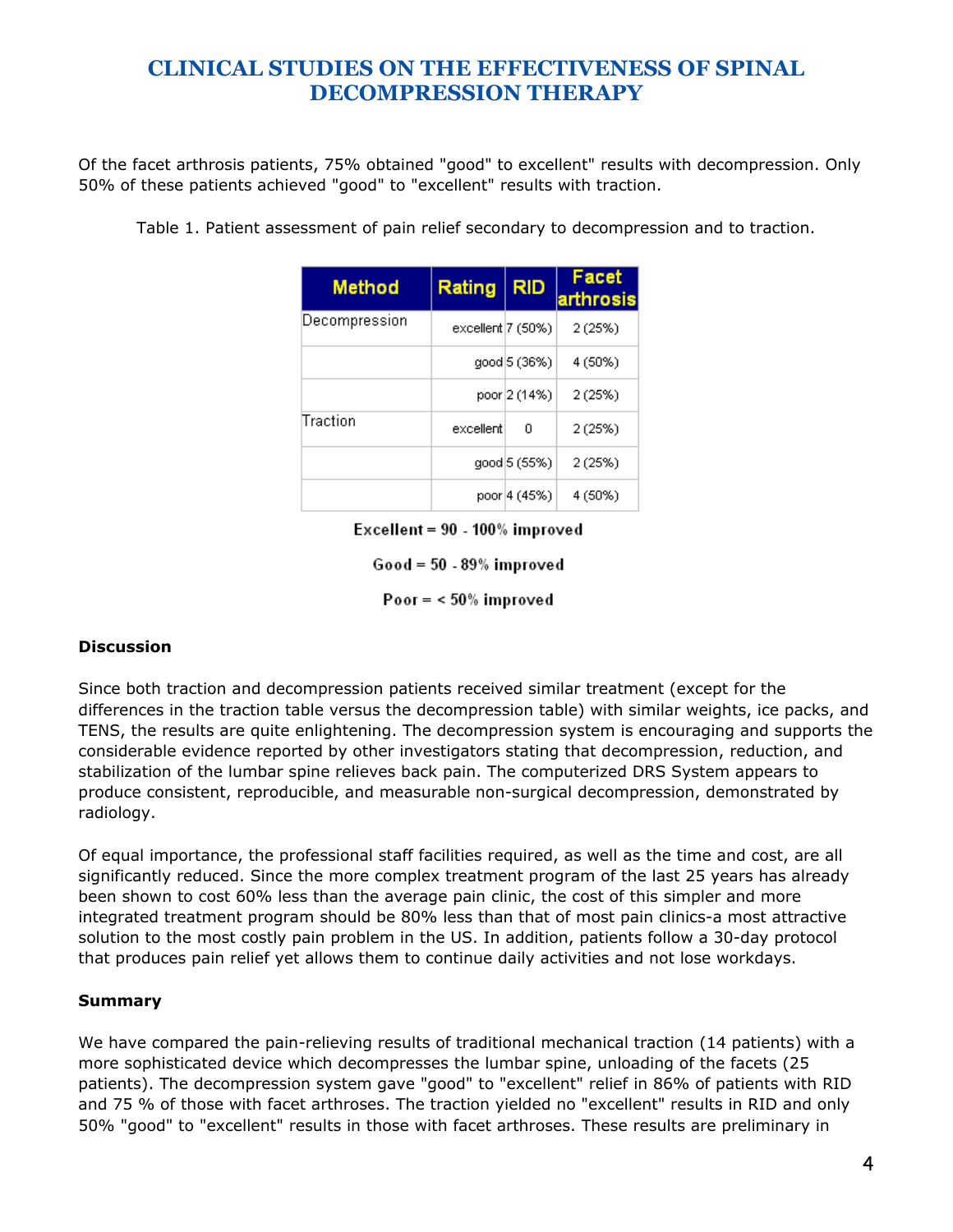nature. The procedures described have not been subjected to the scrutiny of review nor scientific controls. These patients will be followed for the next six months, at which time outcome-based data can be reported. These preliminary findings are both enlightening and provocative. The DRS system is now being evaluated as a primary intervention early in the onset of low back pain-especially in workers' compensation injuries.

#### **References**

- 1. Acute low back problems in adults: assessment and treatment. US Department of Health and Human Services; 1994 Dec; Rockville, MD.
- 2. Snook, Stover. The costs of back pain in industry. occupational back pain, State-of-art review. Spine 1987; 2(No. 1): 1-4.
- 3. Gray FJ, Hoskins MJ. Radiological assessment of effect of body weight traction on lumbar disk spaces. Medical Journal of Australia 1963;2:953-954.
- 4. Andersson GB, Gunnar BJ, Schultz, AB, Nachemson AL. Intervertebral disc pressures during traction. Scandinavian Journal of Rehabilitation Medicine 1968; (9 Supplement): 8891.
- 5. Neuwirth E, Hilde W, Campbell R. Tables for vertebral elongation in the treatment of sciatica. Archives of Physical Medicine 1952; 33 (Aug):455-460.
- 6. Colachis SC Jr, Strohm BR. Effects of intermittent traction on separation of lumbar vertebrae. Archives of Physical Medicine & Rehabilitation 1969; 50 (May):251-258.
- 7. Gray FJ, Hosking HJ. A radiological assessment of the effect of body weight traction on the lumbar disc spaces. The Medical Journal of Australia 1963; (Dec 7):953-955.
- 8. Gupta RC, Ramarao MS. Epidurography in reduction of lumbar disc prolapse by traction. Archives of Physical Medicine & Rehabilitation 1978; 59 (Jul):322-327.
- 9. Cyriax J. The treatment of lumbar disc lesions. British Medical Journal 1950; (Dec 23):1434-1438.
- 10. Lawson GA. Godfrey CM. A report on studies of spinal traction. Medical Services Journal of Canada, 1958; 14 (Dec):762-771
- 11. Cyriax JH. Discussions on the treatment of backache by traction. Proceedings of the Royal Society of Medicine 1955;48:805-814.
- 12. Mathews JA. Dynamic discography: a study of lumbar traction. Annals of Physical Medicine 1968; IX (No.7):265279.
- 13. Managed Care Organization Newsletter (American Academy of Pain Management). July 1996.

#### **Simple Pelvic Traction Gives Inconsistent Relief to Herniated Lumbar Disc Sufferers.**

## **EDWARD L. EYERMAN, MD Journal of Neuroimaging June 1998**

A new decompression table system applying fifteen 60 second tractions of just over one half body weight in twenty one-half hour sessions was reported to give good or excellent relief of sciatic and back pain in 86% of 14 patients with herniated discs and 75% of patients with facet joint arthrosis. (Shealy, C.N.,Borgmeyer, V., AMJ. Pain Management 1997,7:63-65).

Herniated and degenerated discs can be shown at discography-discomanometry to have elevated intradiscal pressures made even worse by sitting and standing, thus preventing proper disc nutrition.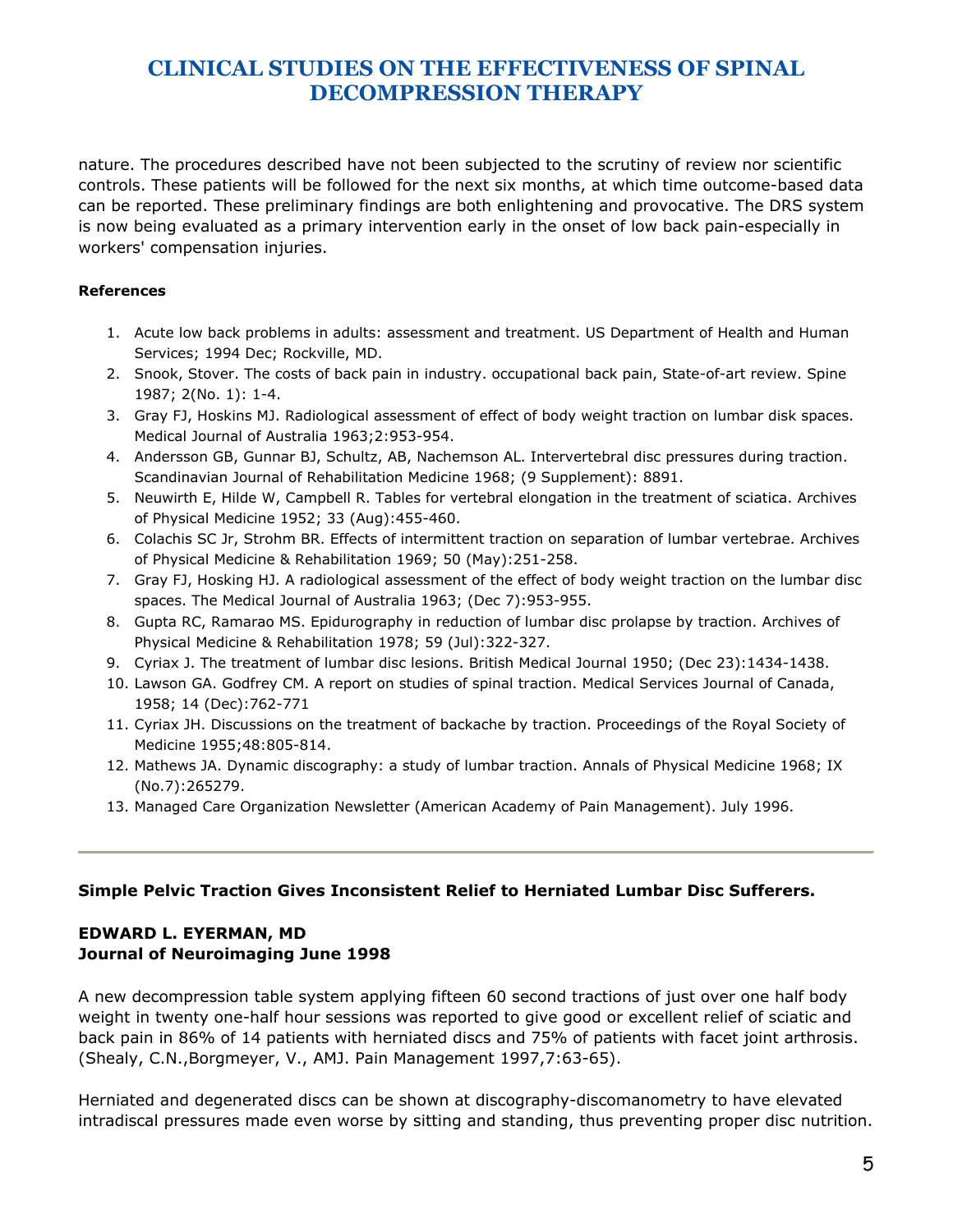Therefore decompressing the over pressurized disc should allow for healing and repair of disc prolapse, herniation and annulus tears. Serial MRI of 20 patients treated with the decompression table shows in our study up to 90% reduction of subligamentous nucleus herniation in 10 of 14. Some rehydration occurs detected by T2 and proton density signal increase. Torn annulus repair is seen in all. Transligamentous ruptures show lesser repair. Facet arthrosis can be shown to improve chiefly by pain relief. Follow up studies for permanency or relapses are in progress.

The DRS Mechanical Decompression Distraction System was described by Shealy and Borgmeyer (1) to give relief of lumbar herniated disc and facet joint arthrosis superior by 50% to conventional pelvic traction. Twenty DRS treatments produced on midsagittal MRI a 50% reduction in one case, and a 7mm distraction of 1.5 on SI was shown on lateral x-ray. (2) Clinical improvement in 75 to 85% of subjects was reported. Does clinical betterment correlate directly to improvement in MRI image and can MRI shed any light on the mechanism of improvement?

That the abnormal disc has an elevated pressure can be appreciated at discogram. It is postulated that this elevated pressure interferes both with diffusion of nutrients from surrounding vessels into the nucleus and with adequate patching or repair of the tom annulus. Nachemson's group has emphasized lowering intradiscal pressure for 30 years. (3) & (4) Neurosurgeons Rainon and Martin (5) at operation on a similar decompression table measured in an L45 herniated disc a lowering of intradiscal pressure from 30 to 50 mm above the normal 90 to 100 mmHg into the negative range of minus 100 to 150 mmHg during 90 to 95 LB traction. Will such negative pressures heal the annulus, rehydrate the nucleus?

The aim of the present study was to do before and after MRI to correlate clinical improvement with any MM evidence of disc repair in annulus, nucleus, facet joint or foramen as a result of DRS treatment. A course of 20 DRS Lumbar De-compression treatments were given in 4 to 5 weeks to 18 patients, and a double course of 40 in 10 weeks to 2 more. Pull of distraction was adjusted to one half-body weight plus IO lbs. Each session consisted of 20 repetitions in 30 minutes of full distraction for 60 seconds and 30 seconds of relaxation to 50 lbs. Distraction angle on pelvic harness was varied from 10% for L5-S I to 20 to 25% for L4-5 herniations and above.

Subjects comprised 12 males and 8 females from age 26 to 74. Radiculopathy in 14 patients was from herniated discs of varying sizes. (L5-S I level in 6, L4-5 in 6, and 1 each at L3-4 and L2-3). Radiculopathy without disc herniation was present in 6 patients from foraminal stenosis facet arthropathy and lateral spinal stenosis. EMGs confirmed radiculopathy in all. MRI's before and after were obtained on high and mid field units. Clinical status was assessed before, during, and after treatment with standard analog pain rating scale of 0- I0 and a neuro exam.

Range of motion for spinal mobility (initially impaired in all), myotomal weakness reflex and dermatomal sensory loss were tested.

## **A) MRI OUTCOMES**

a) Disc Herniation: 10 of 14 improved significantly, some globally, some at least local at the site of the nerve root compression. Measured improvement in local or general disc herniation size varied in range of 0% in 2 patients, 20% in 4 patients, 30 to 50% in 4 patients and a remarkable 90 % in 2 patients who had the number of treatments at 40 sessions in 8 weeks.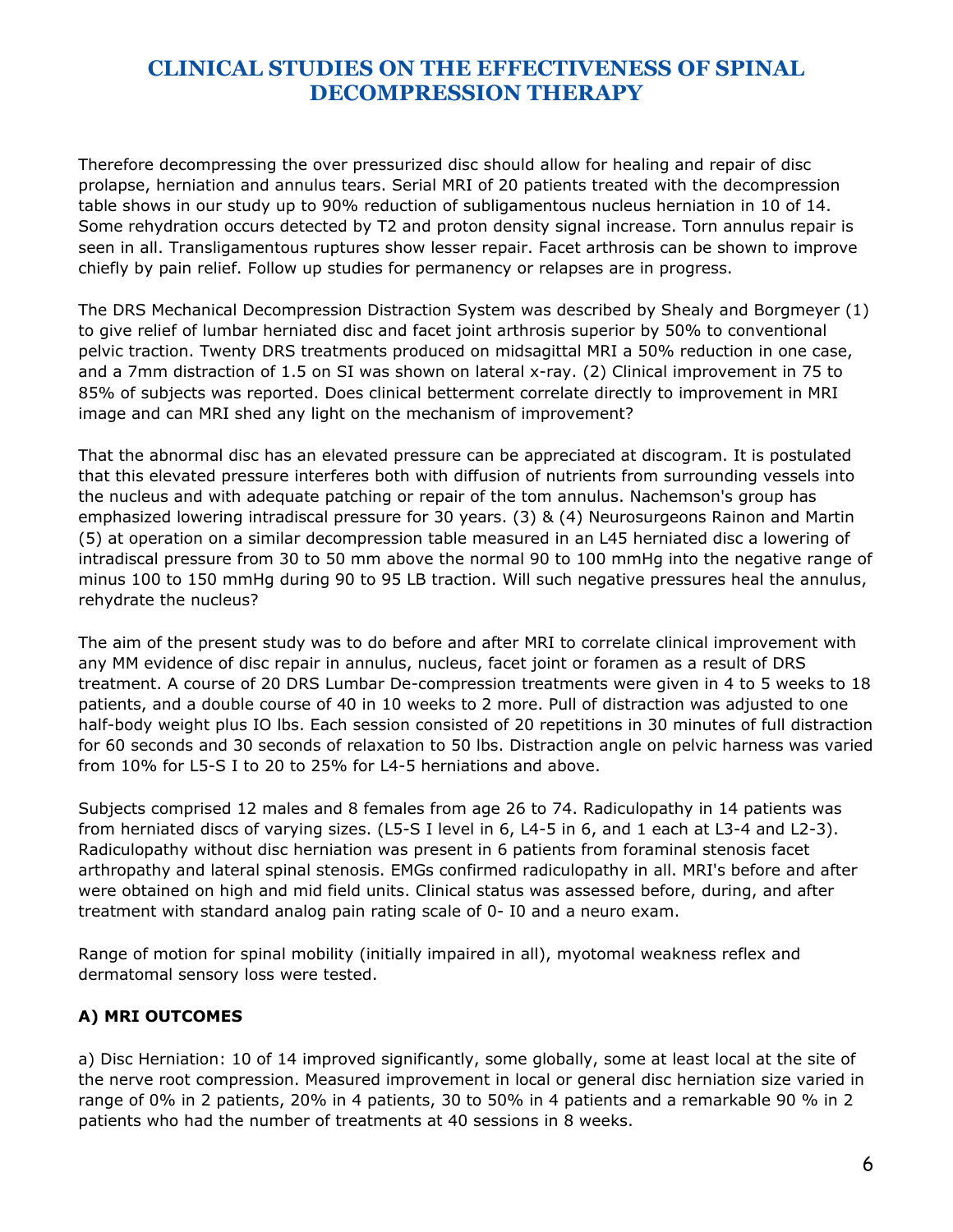b) Facet joint arthropathy and foraminal compression cases showed no demonstrable change save 2 cases with slight increase in height but not in hydration.

## **B) CLINICAL OUTCOMES**

Irrespective of MRI status all but 3 patients had very significant pain relief, complete relief of weakness when present, and of immobility and of all numbness (save in 1 patient with herniation and 2 with foraminal stenosis without herniation). With disc herniation, 10 patients of 14 had 10 to 90% improvement in pain and disability. Two had 40 to 50%, one had only 20% with foraminal syndrome without herniation, 4 had 70 to 100 % improvement, one had 40 to 50 %, one with severe spinal stenosis had only 25% and was sent for surgery. Degree of clinical improvement roughly followed MRI changes but not totally with full correlation.

Improvement from DRS treatment clinical outcome of radiculopathy whether from disc herniation or foraminal syndromes is more impressive than most improvement shown consistently by MRI, at least with today's techniques and short time of follow-up. Relief of pain and disability by reduction of disc size is easy to argue in a small majority of this series. A few patients have dramatic anatomic improvement. The others with minimal or no significant MRI improvements are harder to explain. Also, many patients improved very early in treatment, probably before MRI change could be seen.

Nutrient diffusion increase and tom annulus healing resulting from lowering intradiscal pressures are likely causes of clinical improvement when MRI anatomy is not much altered by distraction. Leaking of important sulfates and carboxylates from the nucleus and posterior annulus have been shown in recent studies. (6) and (7) lowering of intradiscal pressure by DRS treatment likely can start to reverse these processes by allowing fibroblast repair of the annulus outer layers and some nutrition to the nucleus. Also penetration of nerves into inner annulus and nucleus of degenerated prolapsed discs has been recently demonstrated and could play a role in pain production. (8) Mechanical intradiscal pressure relief may help this feature as well as giving structural stability.

- 1. DRS distraction treatments afforded good or excellent relief of pain and disability whether from herniated disc or foraminal or lateral spinal stenosis.
- 2. MRI showed imperfect correlation with degree of clinical improvement but 10 to 90% reduction in disc herniation size could be seen at least at the critical point of nerve root impingement in 10 of 14 patients.
- 3. Two patients with extended courses of treatment showed 90% disc reduction and one of these had early rehydration of the degenerated disc at L4-5. An "empty pouch" sign on MRI at the site of previous herniation was seen in these 2 patients.
- 4. Foraminal and lateral spinal or facet arthrosis cases causing radiculopathy without herniation also improved but without MRI change.
- 5. Annulus healing or patching in the herniated disc can be shown by MRI and is postulated to be a primary factor in clinical and MRI improvement.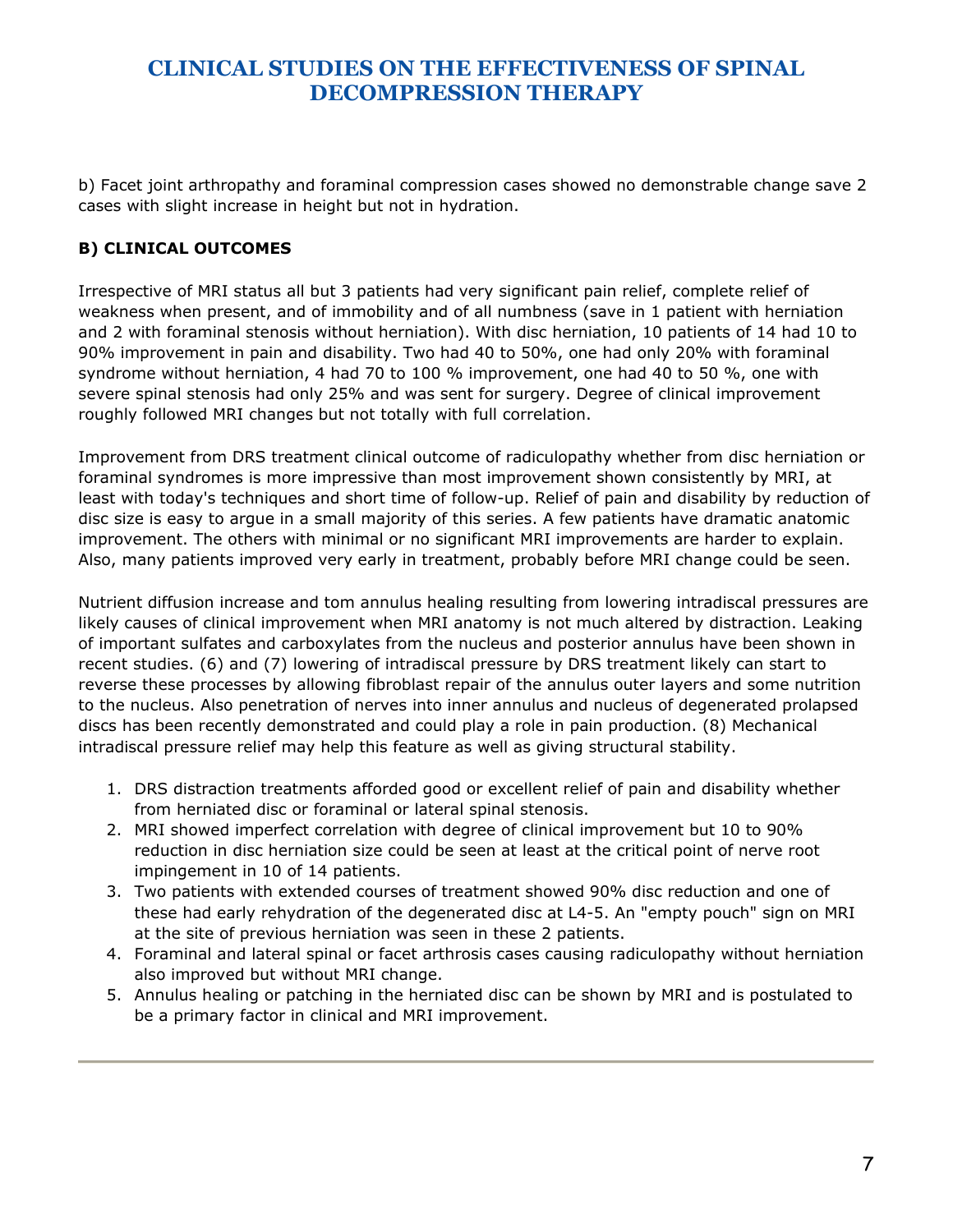#### **Spinal Decompression**

#### **By Thomas A. Gionis, MD, JD, MBA, MHA, FICS, FRCS, and Eric Groteke, DC, CCIC**

#### **Orthopedic Technology Review, Vol. 5-6, Nov-Dec 2003.**

The outcome of a clinical study evaluating the effect of nonsurgical intervention on symptoms of spine patients with herniated and degenerative disc disease is presented.

This clinical outcomes study was performed to evaluate the effect of spinal decompression on symptoms and physical findings of patients with herniated and degenerative disc disease. Results showed that 86% of the 219 patients who completed the therapy reported immediate resolution of symptoms, while 84% remained pain-free 90 days post-treatment. Physical examination findings showed improvement in 92% of the 219 patients, and remained intact in 89% of these patients 90 days after treatment. This study shows that disc disease-the most common cause of back pain, which costs the American health care system more than \$50 billion annually-can be cost-effectively treated using spinal decompression. The cost for successful non-surgical therapy is less than a tenth of that for surgery. These results show that biotechnological advances of spinal decompression reveal promising results for the future of effective management of patients with disc herniation and degenerative disc diseases. Long-term outcome studies are needed to determine if non-surgical treatment prevents later surgery, or merely delays it.

#### **INTRODUCTION: ADVANCES IN BIOTECHNOLOGY**

With the recent advances in biotechnology, spinal decompression has evolved into a cost-effective nonsurgical treatment for herniated and degenerative spinal disc disease, one of the major causes of back pain. This nonsurgical treatment for herniated and degenerative spinal disc disease works on the affected spinal segment by significantly reducing intradiscal pressures.1 Chronic low back pain disability is the most expensive benign condition that is medically treated in industrial countries. It is also the number one cause of disability in persons under age 45. After 45, it is the third leading cause of disability.2 Disc disease costs the health care system more than \$50 billion a year.

The intervertebral disc is made up of sheets of fibers that form a fibrocartilaginous structure, which encapsulates the inner mucopolysaccharide gel nucleus. The outer wall and gel act hydrodynamically. The intrinsic pressure of the fluid within the semirigid enclosed outer wall allows hydrodynamic activity, making the intervertebral disc a mechanical structure.3 As a person utilizes various normal ranges of motion, spinal discs deform as a result of pressure changes within the disc.4 The disc deforms, causing nuclear migration and elongation of annular fibers. Osteophytes develop along the junction of vertebral bodies and discs, causing a disease known as spondylosis. This disc narrows from the alteration of the nucleus pulposus, which changes from a gelatinous consistency to a more fibrous nature as the aging process continues. The disc space thins with sclerosis of the cartilaginous end plates and new bone formation around the periphery of the contiguous vertebral surfaces. The altered mechanics place stress on the posterior diarthrodial joints, causing them to lose their normal nuclear fulcrum for movement. With the loss of disc space, the plane of articulation of the facet surface is no longer congruous. This stress results in degenerative arthritis of the articular surfaces.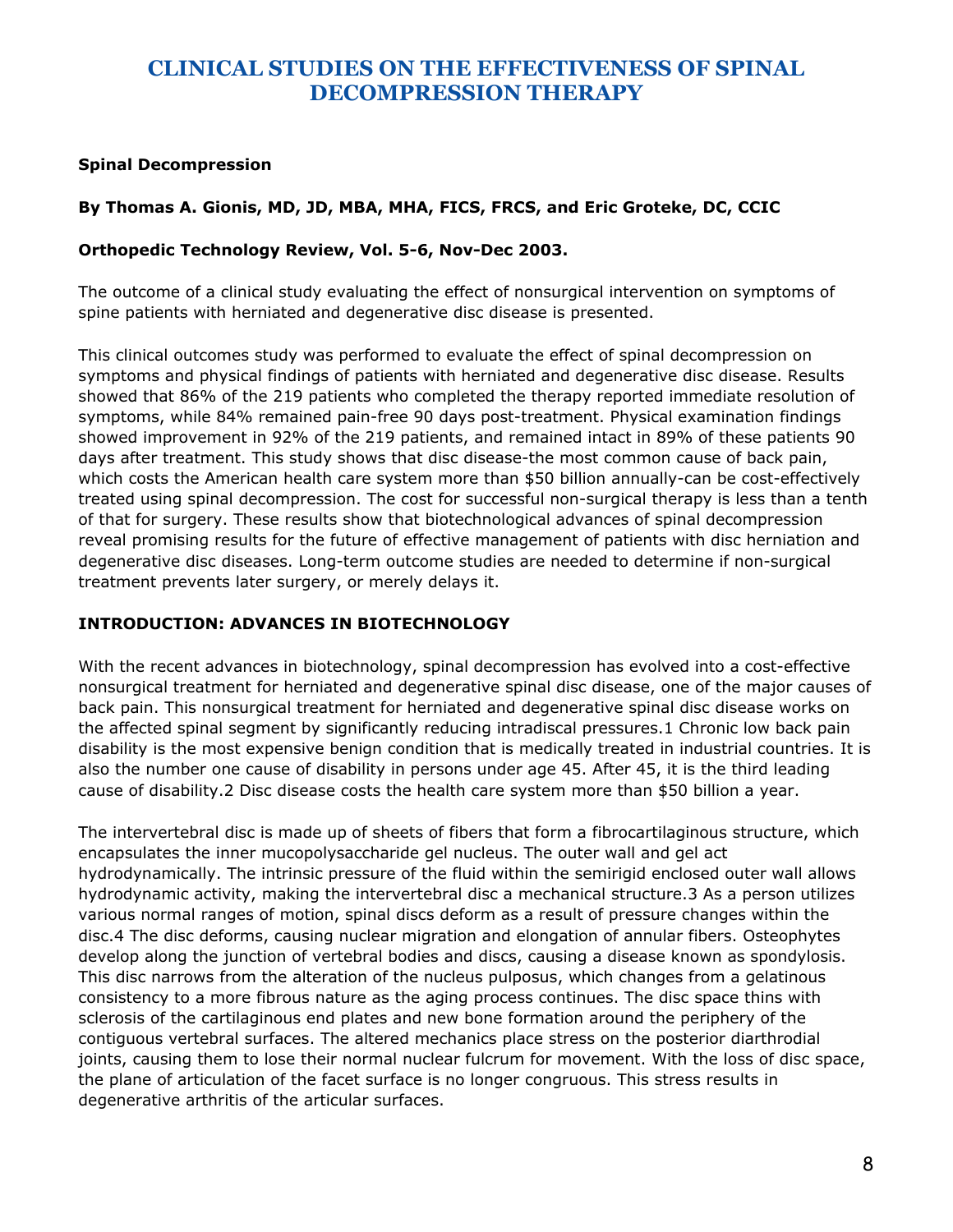This is especially important in occupational repetitive injuries, which make up a majority of workrelated injuries. When disc degeneration occurs, the layers of the annulus can separate in places and form circumferential tears. Several of these circumferential tears may unite and result in a radial tear where the material may herniate to produce disc herniation or prolapse. Even though a disc herniation may not occur, the annulus produces weakening, circumferential bulging, and loss of intervertebral disc height. As a result, discograms at this stage usually reveal reduced interdiscal pressure.

The early changes that have been identified in the nucleus pulposus and annulus fibrosis are probably biomechanical and relate to aging. Any additional trauma on these changes can speed up the process of degeneration. When there is a discogenic injury, physical displacement occurs, as well as tissue edema and muscle spasm, which increase the intradiscal pressures and restrict fluid migration.6 Additionally, compression injuries causing an endplate fracture can predispose the disc to degeneration in the future.

The alteration of normal kinetics is the most prevalent cause of lower back pain and disc disruption and thus it is vital to maintain homeostasis in and around the spinal disc; Yong-Hing and Kirkaldy-Willis7 have correlated this degeneration to clinical symptoms. The three clinical stages of spinal degeneration include:

- 1. Stage of Dysfunction. There is little pathology and symptoms are subtle or absent. The diagnosis of Lumbalgia and rotatory strain are commonly used.
- 2. Stage of Instability. Abnormal movement of the motion segment of instability exists and the patient complains of moderate symptoms with objective findings. Conservative care is used and sometimes surgery is indicated.
- 3. Stage of Stabilization. The third phase where there are severe degenerative changes of the disc and facets reduce motion with likely stenosis.

Spinal decompression has been shown to decompress the disc space, and in the clinical picture of low back pain is distinguishable from conventional spinal traction.8,9 According to the literature, traditional traction has proven to be less effective and biomechanically inadequate to produce optimal therapeutic results.8-11 In fact, one study by Mangion et al concluded that any benefit derived from continuous traction devices was due to enforced immobilization rather than actual traction.10 In another study, Weber compared patients treated with traction to a control group that had simulated traction and demonstrated no significant differences.11 Research confirms that traditional traction does not produce spinal decompression. Instead, decompression, that is, unloading due to distraction and positioning of the intervertebral discs and facet joints of the lumbar spine, has been proven an effective treatment for herniated and degenerative disc disease, by producing and sustaining negative intradiscal pressure in the disc space. In agreement with Nachemon's findings and Yong-Hing and Kirkaldy-Willis,1 spinal decompression treatment for low back pain intervenes in the natural history of spinal degeneration.7,12 Matthews13 used epidurography to study patients thought to have lumbar disc protrusion. With applied forces of 120 pounds x 20 minutes, he was able to demonstrate that the contrast material was drawn into the disc spaces by osmotic changes. Goldfish14 speculates that the degenerated disc may benefit by lowering intradiscal pressure, affecting the nutritional state of the nucleus pulposus. Ramos and Martin8 showed by precisely directed distraction forces, intradiscal pressure could dramatically drop into a negative range. A study by Onel et al15 reported the positive effects of distraction on the disc with contour changes by computed tomography imaging. High intradiscal pressures associated with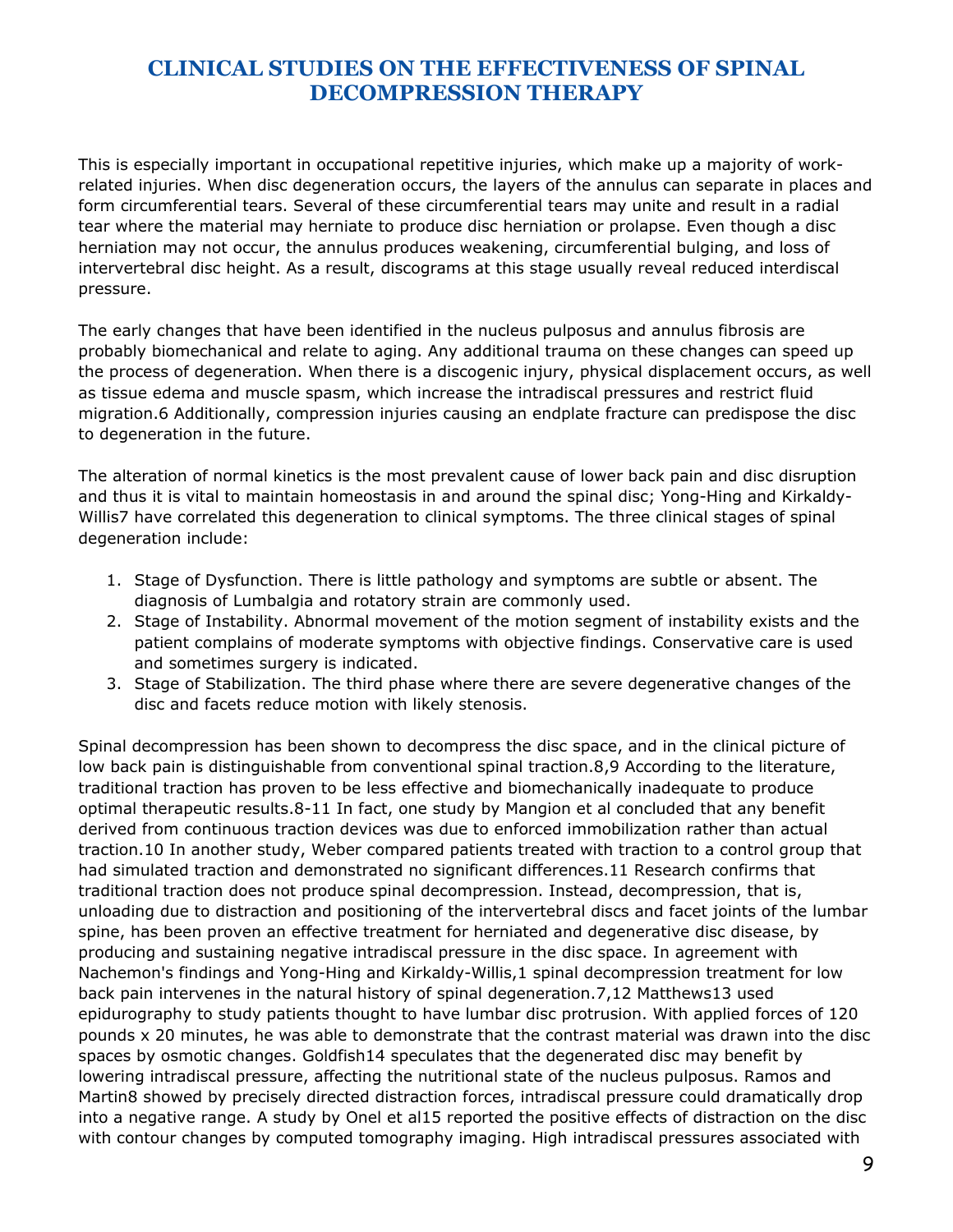both herniated and degenerated discs interfere with the restoration of homeostasis and repair of injured tissue.

Biotechnological advances have fostered the design of Food and Drug Administration-approved ergonomic devices that decompress the intervertebral discs. The biomechanics of these decompression/reduction machines work by decompression at the specific disc level that is diagnosed from finding on a comprehensive physical examination and the appropriate diagnostic imaging studies. The angle of decompression to the affected level causes a negative pressure intradiscally that creates an osmotic pressure gradient for nutrients, water, and blood to flow into the degenerated and/or herniated disc thereby allowing the phases of healing to take place.

This clinical outcomes study, which was performed to evaluate the effect of spinal decompression on symptoms of patients with herniated and degenerative disc disease, showed that 86% of the 219 patients who completed therapy reported immediate resolution of symptoms, and 84% of those remained pain-free 90 days post-treatment. Physical examination findings revealed improvement in 92% of the 219 patients who completed the therapy.

## **Methods**

The study group included 229 people, randomly chosen from 500 patients who had symptoms associated with herniated and degenerative disc disease that had been ongoing for at least 4 weeks. Inclusion criteria included pain due to herniated and bulging lumbar discs that is more than 4 weeks old, or persistent pain from degenerated discs not responding to 4 weeks of conservative therapy. All patients had to be available for 4 weeks of treatment protocol, be at least 18 years of age, and have an MRI within 6 months. Those patients who had previous back surgery were excluded. Of note, 73 of the patients had experienced one to three epidural injections prior to this episode of back pain and 22 of those patients had epidurals for their current condition. Measurements were taken before the treatments began and again at week two, four, six, and 90 days post treatment. At each testing point a questionnaire and physical examination were performed without prior documentation present in order to avoid bias. Testing included the Oswetry questionnaire, which was utilized to quantify information related to measurement of symptoms and functional status. Ten categories of questions about everyday activities were asked prior to the first session and again after treatment and 30 days following the last treatment.

Testing also consisted of a modified physical examination, including evaluation of reflexes (normal, sluggish, or absent), gait evaluation, the presence of kyphosis, and a straight leg raising test (radiating pain into the lower back and leg was categorized when raising the leg over 30 degrees or less is considered positive, but if pain remained isolated in the lower back, it was considered negative). Lumbar range of motion was measured with an ergonometer. Limitations ranging from normal to over 15 degrees in flexion and over 10 degrees in rotation and extension were positive findings. The investigator used pinprick and soft touch to determine the presence of gross sensory deficit in the lower extremities.

Of the 229 patients selected, only 10 patients did not complete the treatment protocol. Reasons for noncompletion included transportation issues, family emergencies, scheduling conflicts, lack of motivation, and transient discomfort. The patient protocol provided for 20 treatments of spinal decompression over a 6-week course of therapy. Each session consisted of a 45-minute treatment on the equipment followed by 15 minutes of ice and interferential frequency therapy to consolidate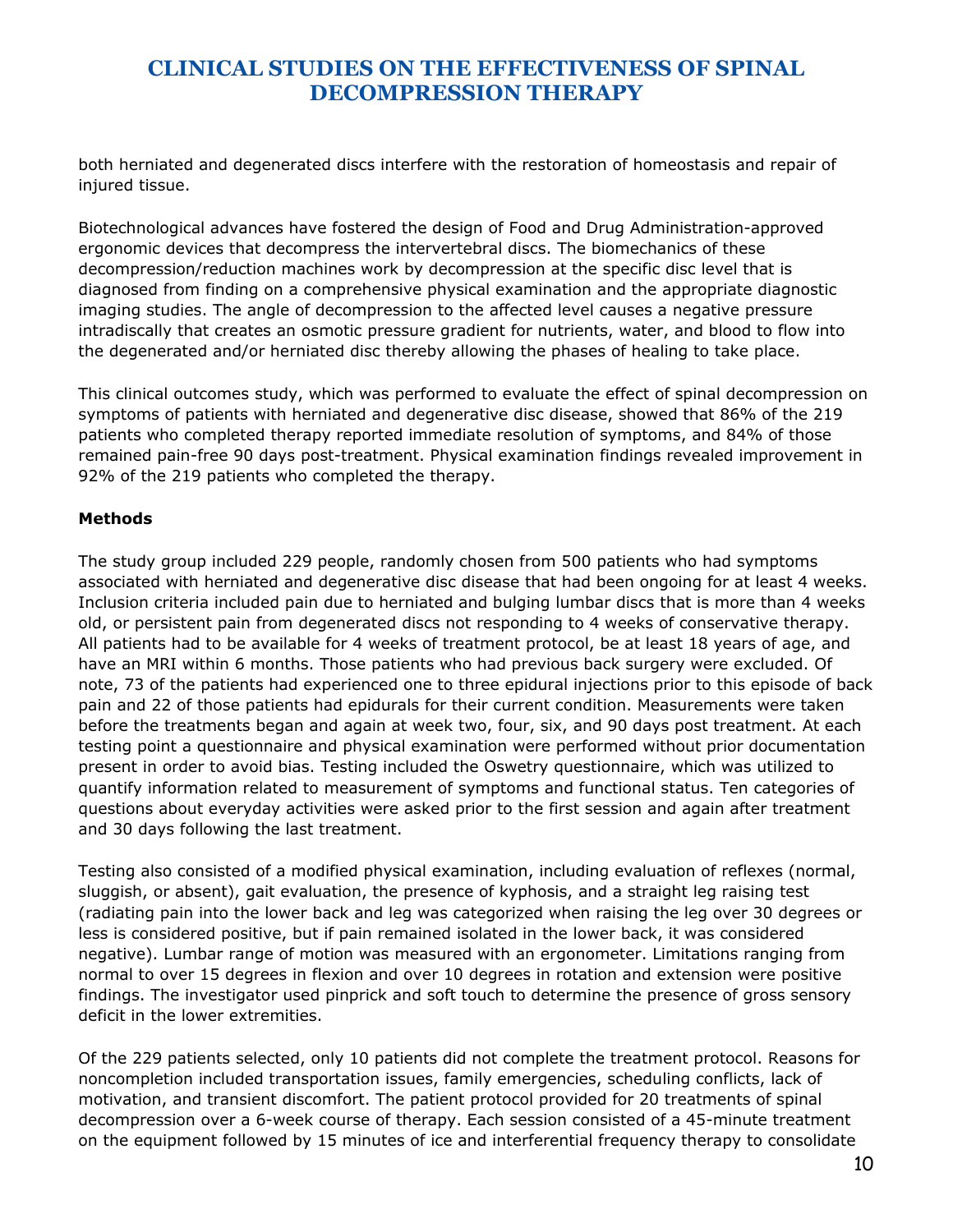the lumbar paravertebral muscles. The patient regimen included 2 weeks of daily spinal decompression treatment (5 days per week), followed by three sessions per week for 2 weeks, concluding with two sessions per week for the remaining 2 weeks of therapy.

On the first day of treatment, the applied pressure was measured as one half of the person's body weight minus 10 pounds, followed on the second day with one half of the person's body weight. The pressure placed for the remainder of the 18 sessions was equivalent to one half of the patient's body weight plus an additional 10 pounds. The angle of treatment was set according to manufacturer's protocol after identifying a specific lumbar disc correlated with MRI findings. A session would begin with the patient being fitted with a customized lower and upper harness to fit their specific body frame. The patient would step onto a platform located at the base of the equipment, which simultaneously calculated body weight and determined proper treatment pressure. The patient was then lowered into the supine position, where the investigator would align the split of table with the top of the patient's iliac crest. A pneumatic air pump was used to automatically increase lordosis of the lumbar spine for patient comfort. The patient's chest harness was attached and tightened to the table. An automatic shoulder support system tightened and affixed the patient's upper body. A knee pillow was placed to maintain slight flexion of the knees. With use of the previously calculated treatment pressures, spinal decompression was then applied. After treatment, the patient received 15 minutes of interferential frequency (80 to 120 Hz) therapy and cold packs to consolidate paravertebral muscles.

During the initial 2 weeks of treatment, the patients were instructed to wear lumbar support belts and limit activities, and were placed on light duty at work. In addition, they were prescribed a nonsteroidal, to be taken 1 hour before therapy and at bedtime during the first 2 weeks of treatment. After the second week of treatment, medication was decreased and moderate activity was permitted.

Data was collected from 219 patients treated during this clinical study. Study demographics consisted of 79 female and 140 male patients. The patients treated ranged from 24 to 74 years of age (see Table 1). The average weight of the females was 146 pounds and the average weight of the men was 195 pounds. According to the Oswestry Pain Scale, patients reported their symptoms ranging from no pain (0) to severe pain (5).

#### **Results**

According to the self-rated Oswestry Pain Scale, treatment was successful in 86% of the 219 patients included in this study. Treatment success was defined by a reduction in pain to 0 or 1 on the pain scale. The perception of pain was none 0 to occasional 1 without any further need for medication or treatment in 188 patients. These patients reported complete resolution of pain, lumbar range of motion was normalized, and there was recovery of any sensory or motor loss. The remaining 31 patients reported significant pain and disability, despite some improvement in their overall pain and disability score.

In this study, only patients diagnosed with herniated and degenerative discs with at least a 4-week onset were eligible. Each patient's diagnosis was confirmed by MRI findings. All selected patients reported 3 to 5 on the pain scale with radiating neuritis into the lower extremities. By the second week of treatment, 77% of patients had a greater than 50% resolution of low back pain. Subsequent orthopedic examinations demonstrated that an increase in spinal range of motion directly correlated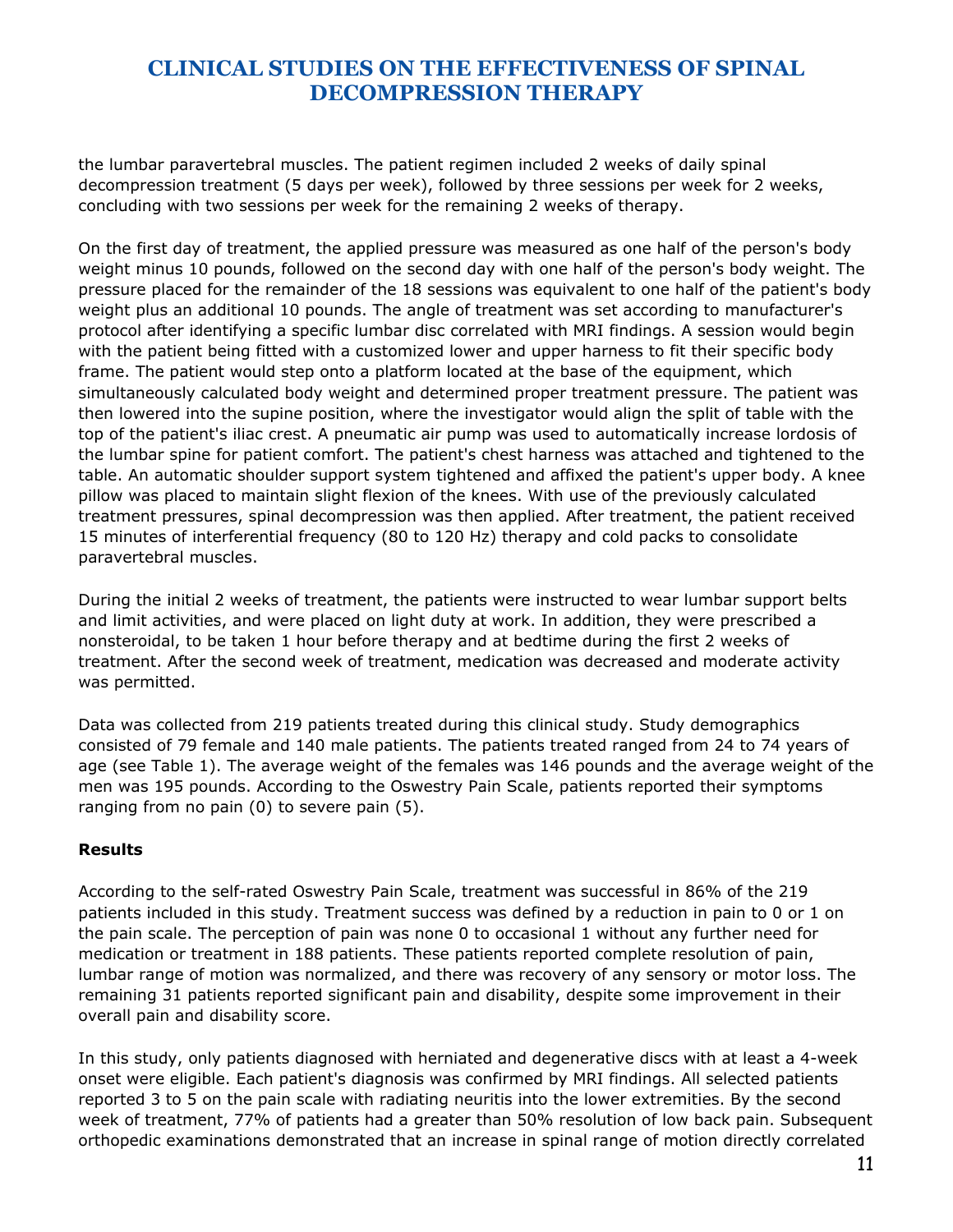with an improvement in straight leg raises and reflex response. Table 2 shows a summary of the subjective findings obtained during this study by category and total results post treatment. After 90 days, only five patients (2%) were found to have relapsed from the initial treatment program.

Ninety-two percent of patients with abnormal physical findings improved post-treatment. Ninety days later only 3% of these patients had abnormal findings. Table 3 summarizes the percentage of patients that showed improvement in physician examination findings testing both motor and sensory system function after treatment. Gait improved in 96% of the individuals who started with an abnormal gait, while 96% of those with sluggish reflexes normalized. Sensory perception improved in 93% of the patients, motor limitation diminished in 86%, 89% had a normal straight leg raise test who initially tested abnormal, and 90% showed improvement in their spinal range of motion.

## **Summary**

In conclusion, nonsurgical spinal decompression provides a method for physicians to properly apply and direct the decompressive force necessary to effectively treat discogenic disease. With the biotechnological advances of spinal decompression, symptoms were restored by subjective report in 86% of patients previously thought to be surgical candidates and mechanical function was restored in 92% using objective data. Ninety days after treatment only 2% reported pain and 3% relapsed, by physical examination exhibiting motor limitations and decreased spinal range of motion. Our results indicate that in treating 219 patients with MRI-documented disc herniation and degenerative disc diseases, treatment was successful as defined by: pain reduction; reduction in use of pain medications; normalization of range of motion, reflex, and gait; and recovery of sensory or motor loss. Biotechnological advances of spinal decompression indeed reveal promising results for the future of effective management of patients with disc herniation and degenerative disc diseases. The cost for successful nonsurgical therapy is less than a tenth of that for surgery. Long-term outcome studies are needed to determine if nonsurgical treatment prevents later surgery or merely delays it.

Thomas A. Gionis, MD, JD, MBA, MHA, FICS, FRCS, is chairman of the American Board of Healthcare Law and Medicine, Chicago; a diplomate professor of surgery, American Academy of Neurological and Orthopaedic Surgeons; and a fellow of the International College of Surgeons and the Royal College of Surgeons.

Eric Groteke, DC, CCIC, is a chiropractor and is certified in manipulation under anesthesia. He is also a chiropractic insurance consultant, a certified independent chiropractic examiner, and a certified chiropractic insurance consultant. Groteke maintains chiropractic centers in northeastern Pennsylvania, in Stroudsburg, Scranton, and Wilkes-Barre.

#### **References**

- 1. Eyerman E. MRI evidence of mechanical reduction and repair of the torn annulus disc. International Society of Neuroradiologists; October 1998; Orlando.
- 2. Narayan P, Morris IM. A preliminary audit of the management of acute low back pain in the Kettering District. Br J Rheumatol. 1995;34:693-694.
- 3. McDevitt C. Proteoglycans of the intervertebral disc. In: Gosh, P, ed. The Biology of the Intervertebral Disc. Boca Raton, Fla: CRC Press; 1988:151-170.
- 4. Bogduk N, Twomey L. Clinical Anatomy of the Lumbar Spine. New York: Churchill Livingstone; 1991.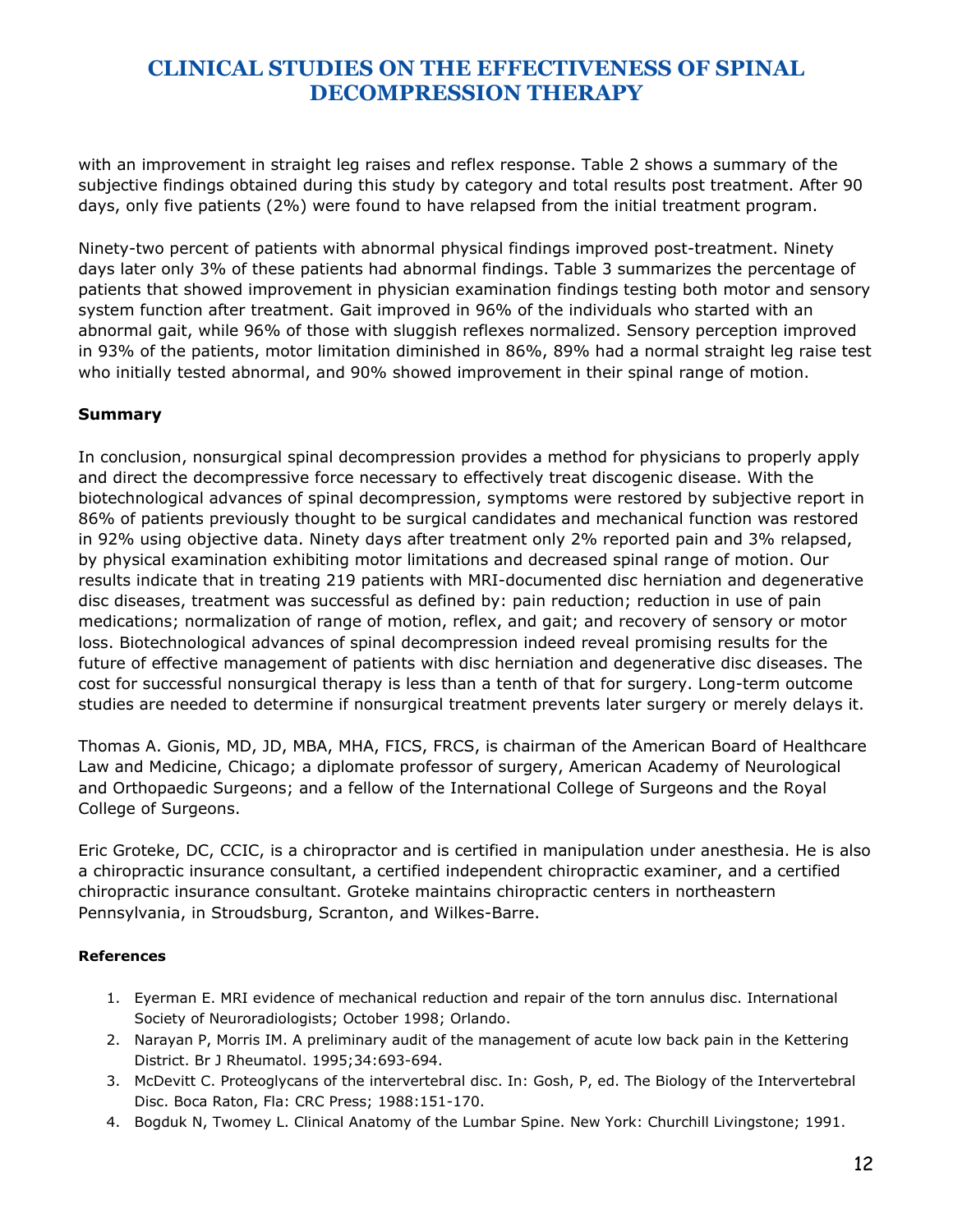- 5. Cox JM. Low Back Pain: Mechanism, Diagnosis, and Treatment. 5th ed. Baltimore: Williams & Wilkins; 1990:69-70, 144.
- 6. Cyriax JH. Textbook of Orthopaedic Medicine: Diagnosis of Soft Tissue Lesions. Vol 1. 8th ed. London: Balliere Tindall; 1982.
- 7. Nachemson AL. The lumbar spine, an orthopaedic challenge. Spine. 1976;1(1):59-69.
- 8. Ramos G, Martin W. Effects of vertebral axial decompression on intradiscal pressure. J Neurosurgery. 1994;81:350-353.
- 9. Shealy CN, Leroy P. New concepts in back pain management: decompression, reduction, and stabilization. In: Weiner R, ed. Pain Management: A Practical Guide for Clinicians. Boca Raton, Fla: St Lucie Press; 1998:239-257.
- 10. Pal B, Mangion P, Hossain MA, et al. A controlled trial of continuous lumbar traction in back pain and sciatica. Br J Rheumatol. 1986;25:181-183.
- 11. Weber H. Traction therapy in sciatica due to disc prolapse. J Oslo City Hosp. 1973;23(10):167-176.
- 12. Yong-Hing K, Kirkaldy-Willis WH. The pathophysiology of degenerative disease of the lumbar spine. Orthop Clin North Am. 1983;14:501-503.
- 13. Matthews J. The effects of spinal traction. Physiotherapy. 1972;58:64-66.
- 14. Goldfish G. Lumbar traction. In: Tollison CD, Kriegel M, eds. Inter-disciplinary Rehabilitation of Low Back Pain. Baltimore: Williams & Wilkins; 1989.
- 15. Onel D, Tuzlaci M, Sari H, Demir K. Computed tomographic investigation of the effect of traction on lumbar disc herniations. Spine. 1989; 14(1):82-90.

## **A Clinical Trial on Non-Surgical Spinal Decompression Using Vertebral Axial Distraction Delivered by a Computerized Traction Device**

## **Bruce Gundersen, DC, FACO; Michael Henrie, MS II, Josh Christensen, DC. The Academy of Chiropractic Orthopedists Quarterly Journal of ACO - June 2004**

## **Introduction**

Hypothesis: Axial traction of the spine produces remission of symptoms in specific conditions that have not responded to traditional manipulative protocols when computerized decompression traction, electrical stimulation and biofeedback exercise stabilization are applied under a controlled regimen.

The study is a pilot project and was not considered by an IRB for the initial phase. Continued investigation is suggested. The equipment for the study was provided by Calhoon Health Products. No fees for treatment were charged to any patients and no subjects were paid to participate in the study.

#### **Review of the Literature**

There are many studies on traction in the current literature. We have sited 20 indicating a broad interest in this concept and a continued search for alternatives to surgical decompression of the spine. The articles with a brief synopsis are listed at the end with the reference. The primary clinical point of the literature review is that compression of the neuronal elements of the spine seems to be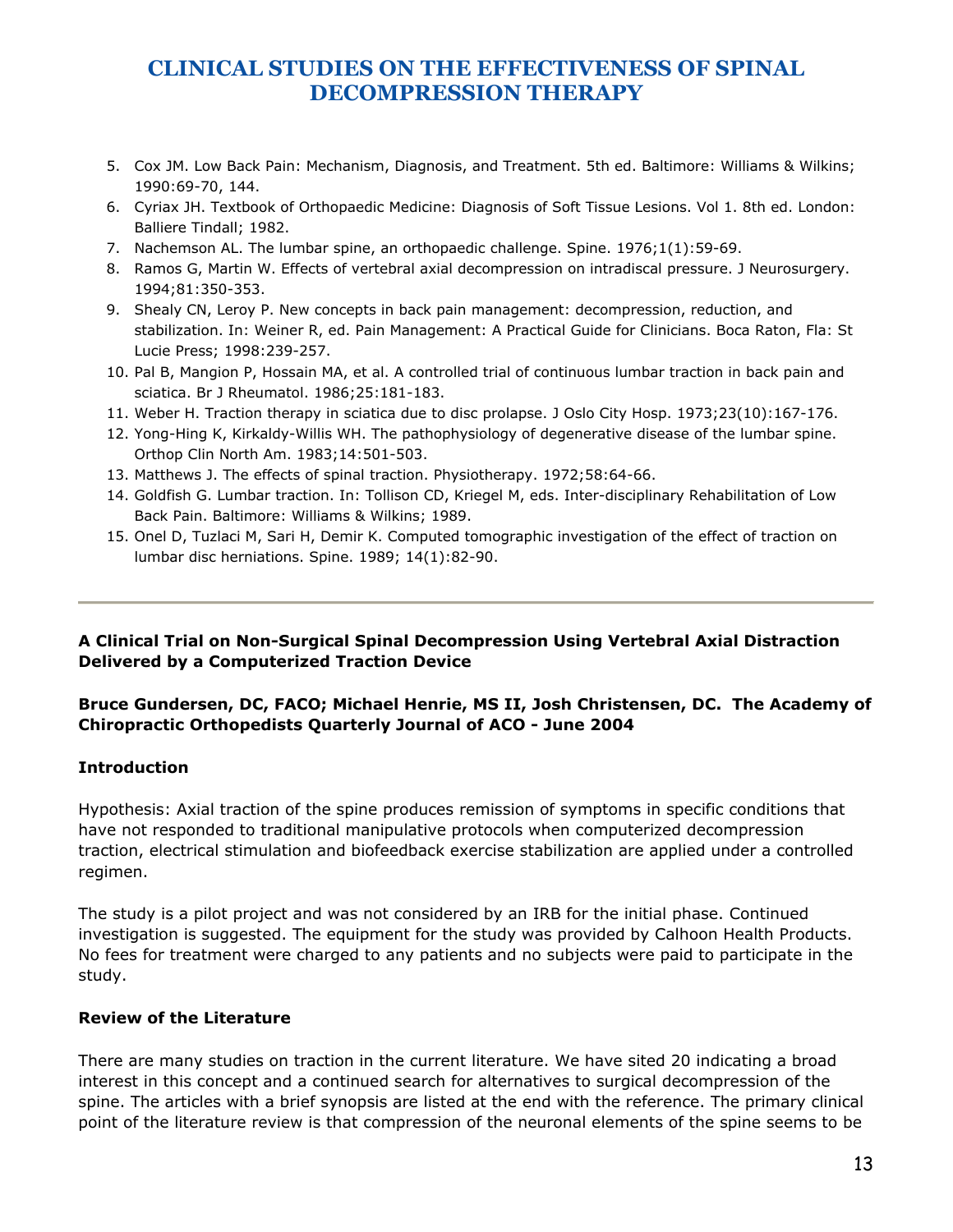a leading cause or generator of the pain in chronic situations. Decompression has proven effective and various forms of decompression are elaborated. In conclusion from analyzing these articles, vertebral axial distraction can be accomplished several ways and reports of reduction of intradiscal pressure, reduction of disc herniations, and associated symptoms are cited.

#### **Current Research**

A trial was designed to measure the improvement on low back and leg pain and neck and arm pain patients. Patients who had reported symptoms in those areas were notified of the project and invited to participate. Other providers of physical medicine were notified as well and encouraged to have patients with similar unresponsive conditions inquire. All patients admitted to the study had a lengthy history of pain with multiple episodes of chiropractic manipulation and physical therapy with limited success.

## **Methods**

A combination of questionnaires were used to compute an intake score for each patient. The score was computed using the formula, the sum of the total score from each questionnaire. Categories of severity were created as follows: 0-150; 151-175; 176-200; and > 200.

Protocols were determined based on total intake score and ranged from 3 to 6 treatment sessions per week. Traction protocols were determined based on patient history and symptoms, chronicity and extent of radicular signs. Treatment frequency was determined by total points: under 150 - 3 days per week, 151 to 175 - 4 days per week, 176 to 200 - 5 days per week and over 200 - 6 days per week.

The Axial Disc Compression Traction Therapy unit, manufactured by Chattanooga, was utilized in this study. Directions contained in the D.T.S. Information manual, copyright 2002 by Jay Kennedy were followed.

In this study, there were nine men and 5 woman ranging in age between 26-64. The range in chronicity for LB/Leg pain was 6 months to 29 years and neck to arm pain 1 year to 7 years. Exclusion criteria included, those with spinal fusions from hardware implant, those with non-disc related central spinal stenosis, those over age 70 or under age 18.

Intake measurements include modified Oswestry Low Back Pain Disability Questionnaire (Fairbanks, 1980) and the Neck Disability Index (Vernon and Mior, 1988) Activities Discomfort Scale (Turner, 1983) and a quadruple visual analogue pain scale (Yeomans, 2000). Each item was scored and the total recorded and compared to the exit scores. For this project, no objective tests were obtained on intake or exit, only standardized outcomes assessment tools.

## **The Procedure**

Patients who qualified to enter into the study were measured and fitted to the traction unit. Both prone and supine protocols were considered for lumbar decompression. The prone position is usually recommended but can be modified per patient ability to tolerate the position. Cervical decompression is done in the supine position. Precise positioning for each patient is critical for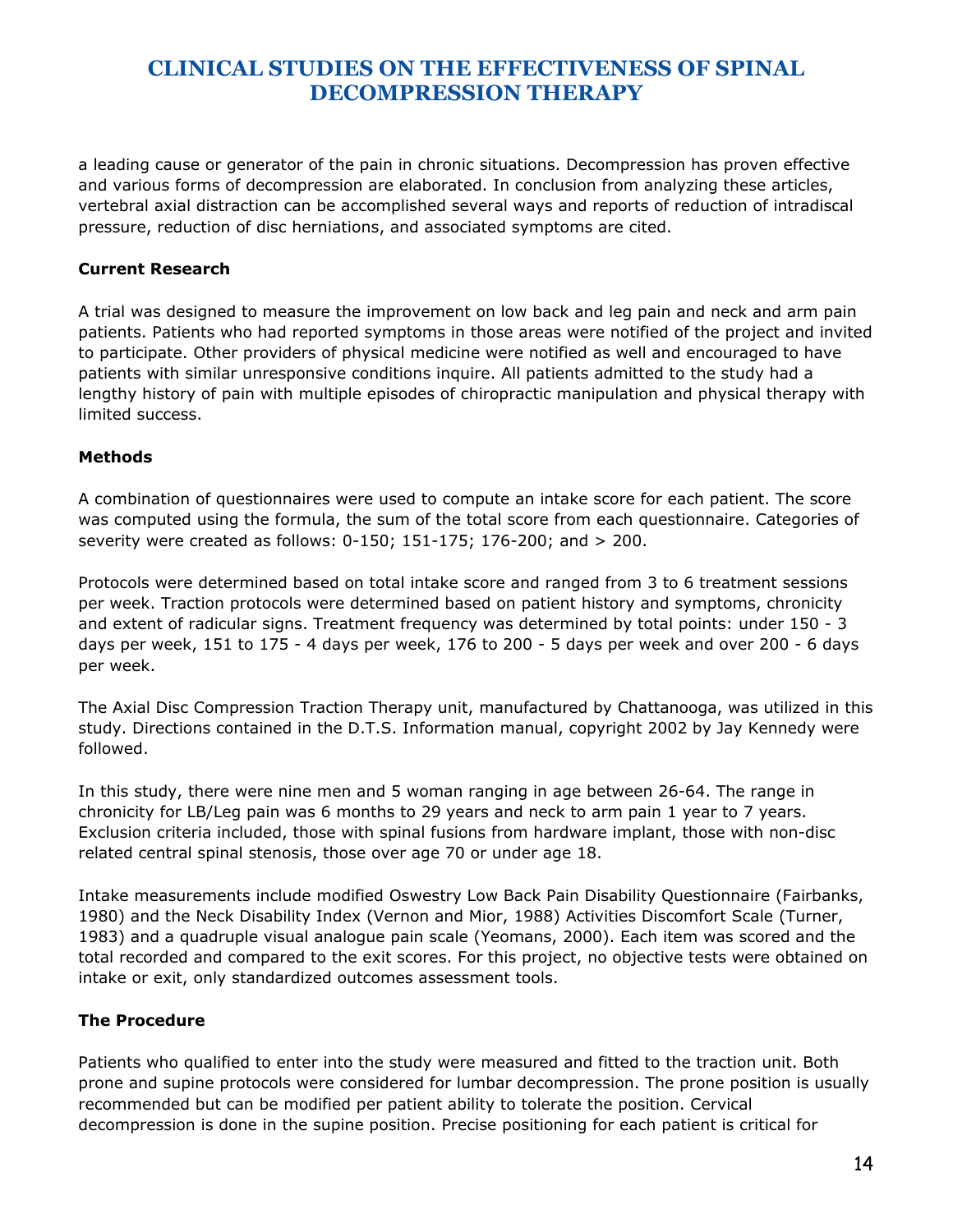outcomes to be optimized A 100% compliance was expected from each subject accepted into the study in order to optimize the statistical analysis.

The specific treatment protocol was determined by the doctor after assessing the intake examination and evaluation. The computer controls the variations in the traction allowing for spinal decompression and attempting to reduce the muscle reaction and subsequent compression that can occur with some types of traditional or conventional traction devices. The preprogrammed patterns for ramping up and down the amount of axial distraction allows for optimal levels of spinal decompression and disc hydration when possible.

Proper patient positioning and specific technique insure expected results.

#### **Results**

Of the 14 patients that were admitted into the study on May 17, 2004, the group was divided into the neck and arm pain group with 4 patients and the low back and leg pain group with 10 patients.

The three outcomes assessment tools were scored and totaled for each patient on intake and after three weeks of the study.

| $S1$ . $S2$ . $S3$ . $S4$ . $S5$ . $S6$ . $S7$ . $S8$ |  |  |  |  |  |  |  |  |
|-------------------------------------------------------|--|--|--|--|--|--|--|--|
| 0.36<br>63.75                                         |  |  |  |  |  |  |  |  |
| Intake ScoreExit Score% Measured% Reported            |  |  |  |  |  |  |  |  |
| 0.62<br>75                                            |  |  |  |  |  |  |  |  |
| 0.04                                                  |  |  |  |  |  |  |  |  |
| 85<br>0.34                                            |  |  |  |  |  |  |  |  |
| 0.33<br>95                                            |  |  |  |  |  |  |  |  |
| 0.38<br>40                                            |  |  |  |  |  |  |  |  |
| 0.34<br>50                                            |  |  |  |  |  |  |  |  |
| 0.62<br>85                                            |  |  |  |  |  |  |  |  |
| 0.40<br>70                                            |  |  |  |  |  |  |  |  |
|                                                       |  |  |  |  |  |  |  |  |

## Spinal Decompression Study Results

Using a single tool, the Revised Oswestry form for low back, it is noted that improvement parallels, in all but one case, the combination of the three tools.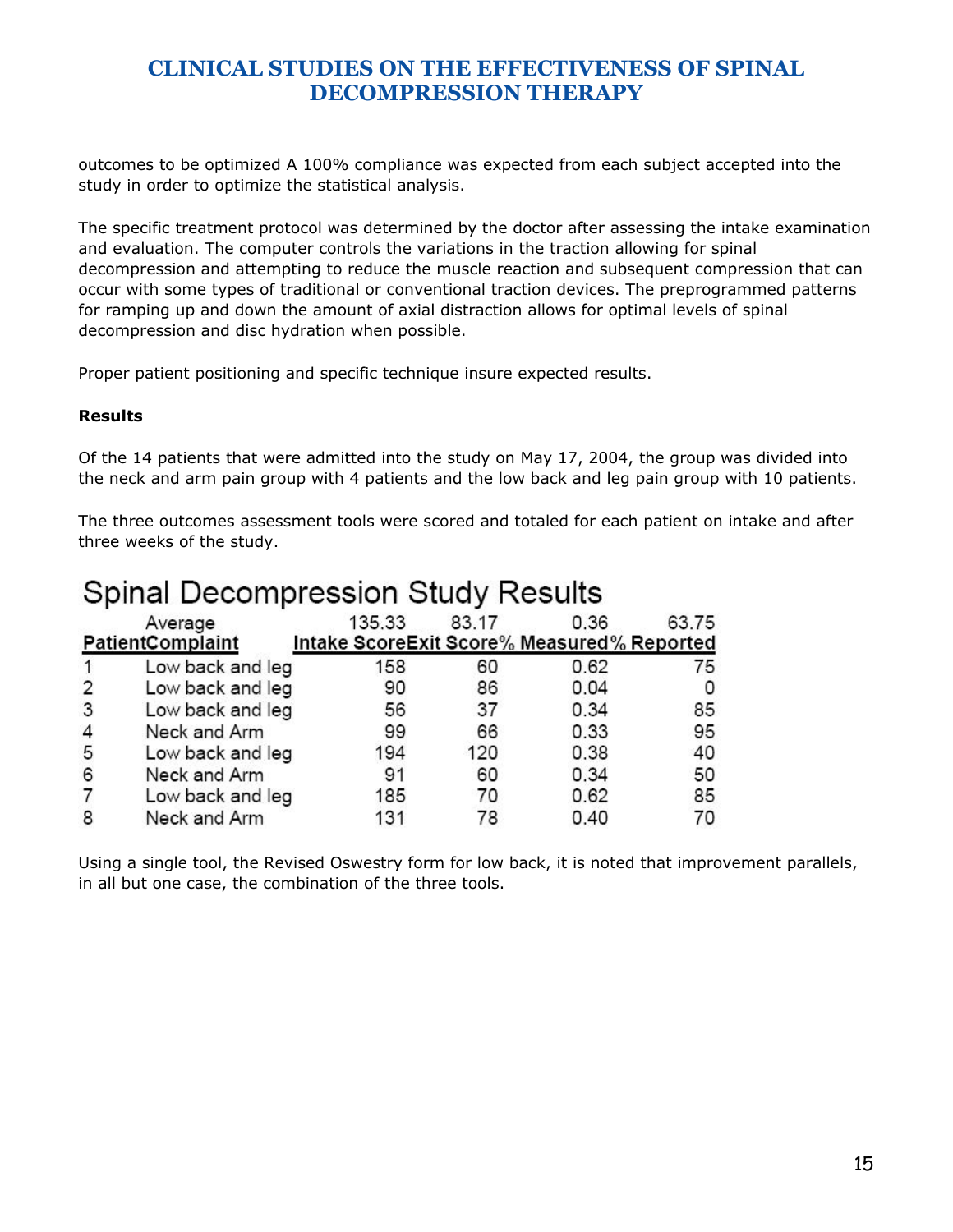#### **Oswestry Low Back** 42.29 24.57 0.53 Average **PatientComplaint** Intake ScoreExit Score%Improvement 1 Low back and leg 44 0.77 10  $\overline{2}$ 90 86  $0.04$ Low back and leg 3 Low back and leg 8 2 0.75 4 Low back and leg 52 34 0.35 5 Low back and leg 38 18 0.53 6 36 0.83 Low back and leg 6 7 Low back and leg 28 16 0.43 8 Low back and leg 94 46  $0.51$

The neck patients all responded well but not with as high an average as the low back patients.

# **Neck Oswestry**

|               | Average                 | 24.00                         | 14.00 | 0.46 |
|---------------|-------------------------|-------------------------------|-------|------|
|               | <b>PatientComplaint</b> | <b>Intake ScoreExit Score</b> |       |      |
|               | Neck and Arm            | 24                            | 14    | 0.42 |
| $\mathcal{P}$ | Neck and Arm            | 16                            |       | 0.75 |
| 3             | Neck and Arm            | 26                            | 14    | 0.46 |
|               | Neck and Arm            | 30                            | 24    | 0.20 |

Following the three-week initial phase of the study, the patient sample in this study continued to receive decompression at variable rates based on improvement. The outcome measurements are repeated at one month intervals to determine if the disability levels and perceived improvement parallel each other.

## **Discussion**

It is interesting to note that the measured results parallel the perceived or reported improvement in all but one case. That case would not be included in a long term study due to non-compliance but was included here because that is a regular obstacle in daily clinical practice.

Decompression of the spine is possible using axial distraction as a modality. Study limitations include remission of symptoms may also be linked to electrochemical effects and biomechanical stabilization. All but two of the patients in the study improved at least 30% or more in the first three weeks. Two did not. One drove 2 hours to and 2 hours from treatment sessions and was not expected to achieve much improvement notwithstanding. He did report considerable relief immediately after each session and understood that the driving more than negated any improvements. The other patient who did not measure any improvement did not comply with the protocol as outlined and would have been dismissed from the study due to poor treatment compliance.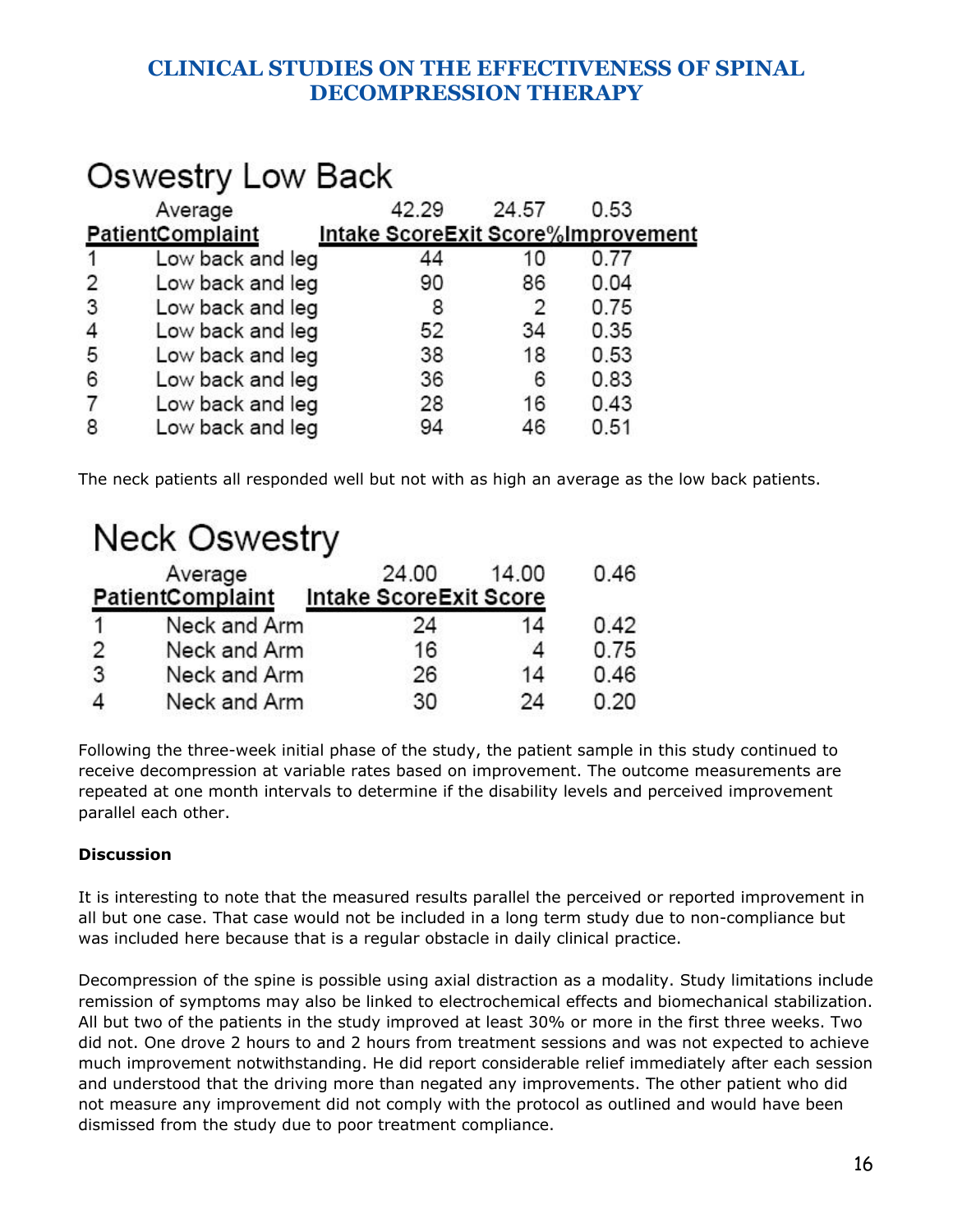Continued follow- up with this patient sample is recommended in Part II of this study at 1, 3, 6 and 12 month results with and without additional treatment. Studies on surgical decompression procedures of the spine are often designed to include a 2-3 year follow-up as well as reporting any associated morbidity during the study time for up to 5 years. Additional patients should be likewise admitted and studied and the 5 year plan should be instituted. Patients will also be instructed in regular use and frequency of the stabilization exercises.

This study utilized an outcomes based research design. Given the significant improvements reported in this study, it is hopeful that a randomized, controlled trial where sham traction (placebo) can be compared to decompression therapy. Also, separate subject groups can also be randomized to electrical stimulation, pelvic stabilization groups, and a combined therapies group.

## **Conclusions**

Utilizing the outcome measures, this form of decompression reduces symptoms and improves activities of daily living. Long-term benefits were not studied but will be reported in another study. The future study will include regular follow-up measurements to determine if the remission continues with or without recurrence. Also, the future study will investigate whether or not periodic supportive treatment sessions are needed to maintain symptom satisfaction.

#### **References**

- 1. Mackenzie R: Mechanical diagnosis and therapy for disorders of the low back. In Taylor JR, Twomey LT (Eds.): Physical therapy of the low back. Churchill Livingstone, New York, 2000 p.26 & 143.
- 2. Kushlich SD, Ulstrom RN, Michael CJ: Tissue origin of low back pain and sciatica. Orthop Clin North Am (22): 181,1991.
- 3. Nachenson AL, Elfstrom G: Intravital dynamic pressure measurements of Lumbar discs. Scand J Rehabil Med 2 Supp 1:1-40, 1970.
- 4. Yong, Hing K., Kirkaldy-Willis WH:' Pathophysiology of degenerated discs of the lumbar spine. Phila. The Ortho Clinics of N. Am. Vol.(14) #3 July 83, p.p. 493504.
- 5. Bogduk N., Twomey L.: Clinical anatomy of the Lumbar Spine. ChurchillLivingstone New York. 1992. p.p. 68-69 & 151-173
- 6. Twomey LT.: Sustained lumbar traction: An experimental study of long spine segments. Spine 1985; (10): 146-149.
- 7. Judkovich BD.: Lumbar traction therapy-elimination of physical factors that prevent stretch. JAMA 1955; 159.
- 8. Gose E, Naguszewski L.: Vertebral axial decompression therapy: an outcome study. Neuro Resarch. (20)#3, April 1998.
- 9. Mathews JA.: Dynamic Discograhy: A study of lumbar traction. Annals of Phy Med, IX (7) 1968, p.p. 265-279.
- 10. Colachis SC.et al: Effects of intermittent traction on vertebral separation. Arch of Phy Med & Rehab 1972 (50), p.p.251-258.
- 11. Shealy CN. Borgmeyer V.: Decompression, reduction, stabilization of the Lumbar spine: A cost effective treatment for lumbosacral pain. AJPM 1997, 7(2), 663 -665.
- 12. Winkle D, et al.: Diagnosis & treatment of the lumbar spine. Aspen: Maryland: 1996 p.p. 303-313.
- 13. Degenerative disorders of the spine. In: Hochschuler SH, Cotler HB, (Eds.) Rehab of the Spine. Mosby MO. 1993 p.p.464-465 & p.260,
- 14. Cyriax JH: Illustrated Manual of orthopaedic med, London, Butterworths, 1983 p.p. 30-40.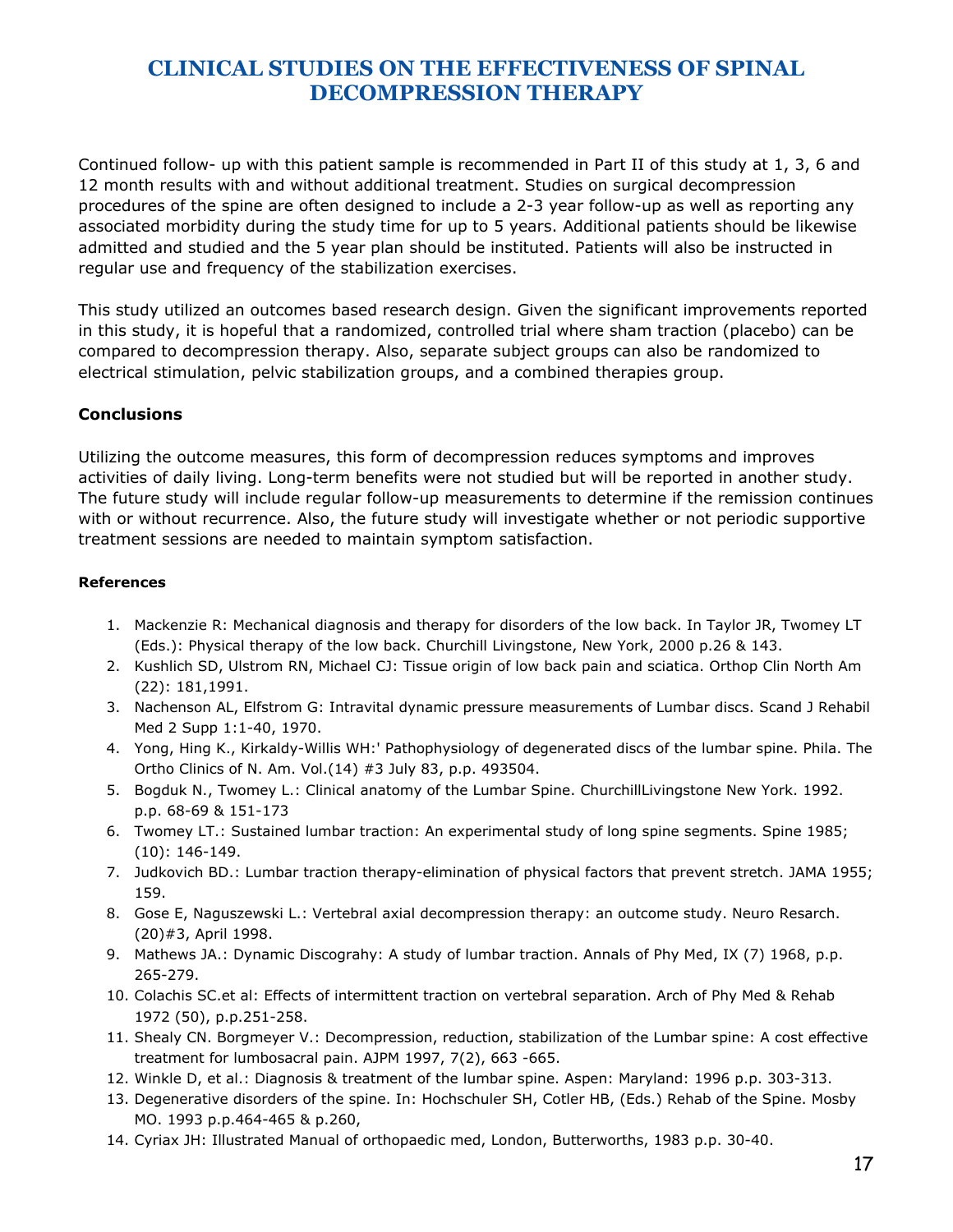- 15. Schiotz E, Cyriax JH: Manipulation, past and present. London, Heinemann, 1975
- 16. Biomechanics. In: Hochschuler SH, Cotler HB, (Eds.) Rehab of the Spine. Mosby MO.1993 p.p. 146.
- 17. Kushlich S: Tissue origin of mechanical low back pain and sciatica. In: Hochschuler SH, Cotler HB, (Eds.) Rehab of the Spine. Mosby, MO. 1993 p.p.595-599.
- 18. Natural history of the lumbar spine. In Taylor JR, Twomey LT,(Eds):Physical Therapy of the Low Back, Churchill Livingstone, New York, 2000, p.p 25-26 & 43-51.
- 19. Onel D et al. Computed tomographic investigation of the effects of traction on lumbar disc herniations. Spine 1989; 14(1):82-9
- 20. Hides J, Stokes, M, et al: Evidence of lumbar multifidus wasting ipsilateral to symptoms in patients with low back pain. Spine 1995, 19(2): p. 165
- 21. Anderson DBJ, Nachemson, AL. Intervertebral disc pressures during traction. Scand J of Rehab Supple 1983; (9):88-91.
- 22. Colachis S, Strom J: Cervic al traction. Arch Phys Med 1965 (64):815.
- 23. Harris P: Cervical traction: Review of liturature and treatment guidelines. Phys Ther (57):910, 1977.
- 24. Braaf MM, Rosner S. Recent concepts in treatment of headache. Headache, (5):3844 1965.
- 25. Cyriax J: The treatment of lumbar disc lesions. British Medl Jour Dec.23 14341438.
- 26. McElhannon JE: Physio-therapuetic treatment of myofascial disorders. Anaheim Hills, CA.: James McElhannon.
- 27. Deyo RA, Loeser JD, Bigos SJ. Herniated lumbar intervertebral disc. Ann Intern Med 1990:(112): 598- 603.
- 28. Breig A, Troup J: Biomechanical considerations in the straight leg raise test. Spine 1979; (4):242.
- 29. Mazion JM, Haynes LM: Mazion's illustrated reference of orto/neuro/physio diagnostic techniques. Casa Grande, Mazion publisher, 4th ed, 1980
- 30. Greenstein GM: Clinical assessment of neurological disorders. St. louis, Mosbyyear book, Inc. 1995.
- 31. Weber H: The natural history of disc herniation and the influence of intervention. Spine 1994 (19): p.p. 2234-2238.
- 32. Saal JA, Saal JS: The non-operative treatment of HNP with radiculopathy: an outcome study. Spine 1989 (14): p.p. 431-437.
- 33. Komori H, Shinomiya K, et al., The natural history of HNP with radiculopathy. Spine (21): 225-229, 1996.
- 34. Quain MB, Tecklin JS,: Lumbar traction: it's effect on respiration. Phys Ther 1985; 65 (9): 1343-6.
- 35. Krause M, et al: Lumbar traction: evaluation of effects and recommended application for treatment. Man Ther 2000, May;5 (2): 72-81.
- 36. Gillstrom P, Erickson K,: CT exam of influence of autotraction on herniation of lumbar disc. Arch Orthop Trauma Surg 1985; 104(5):289-93.
- 37. Beurskens AJ et al: Efficacy of traction for non-specific back pain. Spine 1997 Dec 1 ;(23): 2756-62.
- 38. Laban MM et al: Intermittant cervical traction: a progenitor of lumbar radicular pain. Arch Phys Med Rehab 1992 Mar;73 (3):295-6.
- 39. Pellecchia GL: Lumbar traction: a review of the liturature. J Orthop Sports Phys Ther 1994 Nov:20 (5): 262-7.
- 40. Austin R: Lumbar traction a valid option. Aust J Physio 1998; 44 (4):280.
- 41. Constantoyannis C, et al: Intermittent cervical traction for radiculopathy due to large-volume herniated discs. JMPT 2002 Mar; 25 (3).
- 42. Adams M, Bogduk Net al: Biomechanics of back pain. Churchill Livingstone NY, 2002: p,p 163-167
- 43. Grieve G: Mobilization of the spine. Churchill Livingstone NY, 1991: p.p 273283.
- 44. Martin M, Ramos G: Effects of vertebral axial decompression on intradiscal pressure. J Neur 81: 350- 353, 1994.